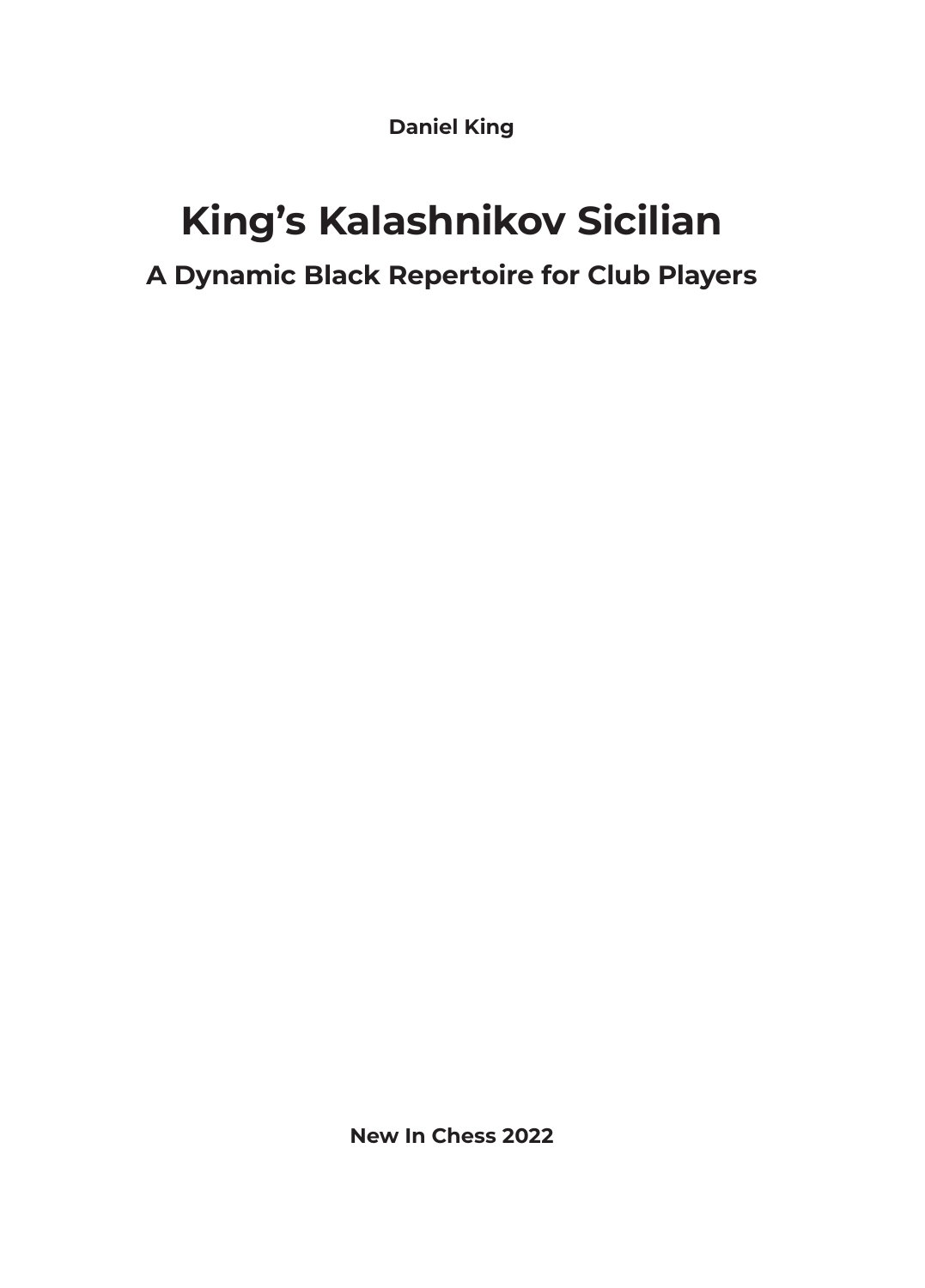# **Contents**

| Part I            | Model Games 11                                       |  |
|-------------------|------------------------------------------------------|--|
| Part II           | The Kalashnikov Repertoire54                         |  |
| <b>Chapter 1</b>  | A misplaced knight: 5.2b3 55                         |  |
| <b>Chapter 2</b>  |                                                      |  |
| <b>Chapter 3</b>  |                                                      |  |
| <b>Chapter 4</b>  |                                                      |  |
| <b>Chapter 5</b>  | Too sophisticated: 5. he2  88                        |  |
| <b>Chapter 6</b>  | The pragmatic 5.2b5 d6 6.a4 94                       |  |
| <b>Chapter 7</b>  | A bad Sveshnikov: 5.2b5 d6 6.2e3 102                 |  |
| <b>Chapter 8</b>  | A traffic jam: 5.2b5 d6 6. $c$ 4  109                |  |
| <b>Chapter 9</b>  | A mini traffic jam: 5.2b5 d6 6.25c3  112             |  |
| <b>Chapter 10</b> | The gentle 5.2b5 d6 6.g3 116                         |  |
| <b>Chapter 11</b> | The modest 5.2b5 d6 6. ge2  123                      |  |
|                   | Chapter 12 The terrible 5.2b5 d6 6. g5 127           |  |
|                   | Chapter 13 Sound development: 5.2b5 d6 6.21c3  130   |  |
|                   | Chapter 14 A careless fianchetto: 8.93 141           |  |
|                   | <b>Chapter 15</b> A move with potential: 8. Le3  144 |  |
|                   | Chapter 16 Main line 8. Dc4: minor 10th moves147     |  |
|                   | <b>Chapter 17</b> Main line with 10.93 h5 154        |  |
|                   | <b>Chapter 18</b> Main line with 10.93 0-0 163       |  |
|                   | <b>Chapter 19</b> 6.c4: main line with 7.2 c3  172   |  |
|                   | Chapter 20 6.c4: main line with 7. d3 185            |  |
|                   |                                                      |  |
|                   |                                                      |  |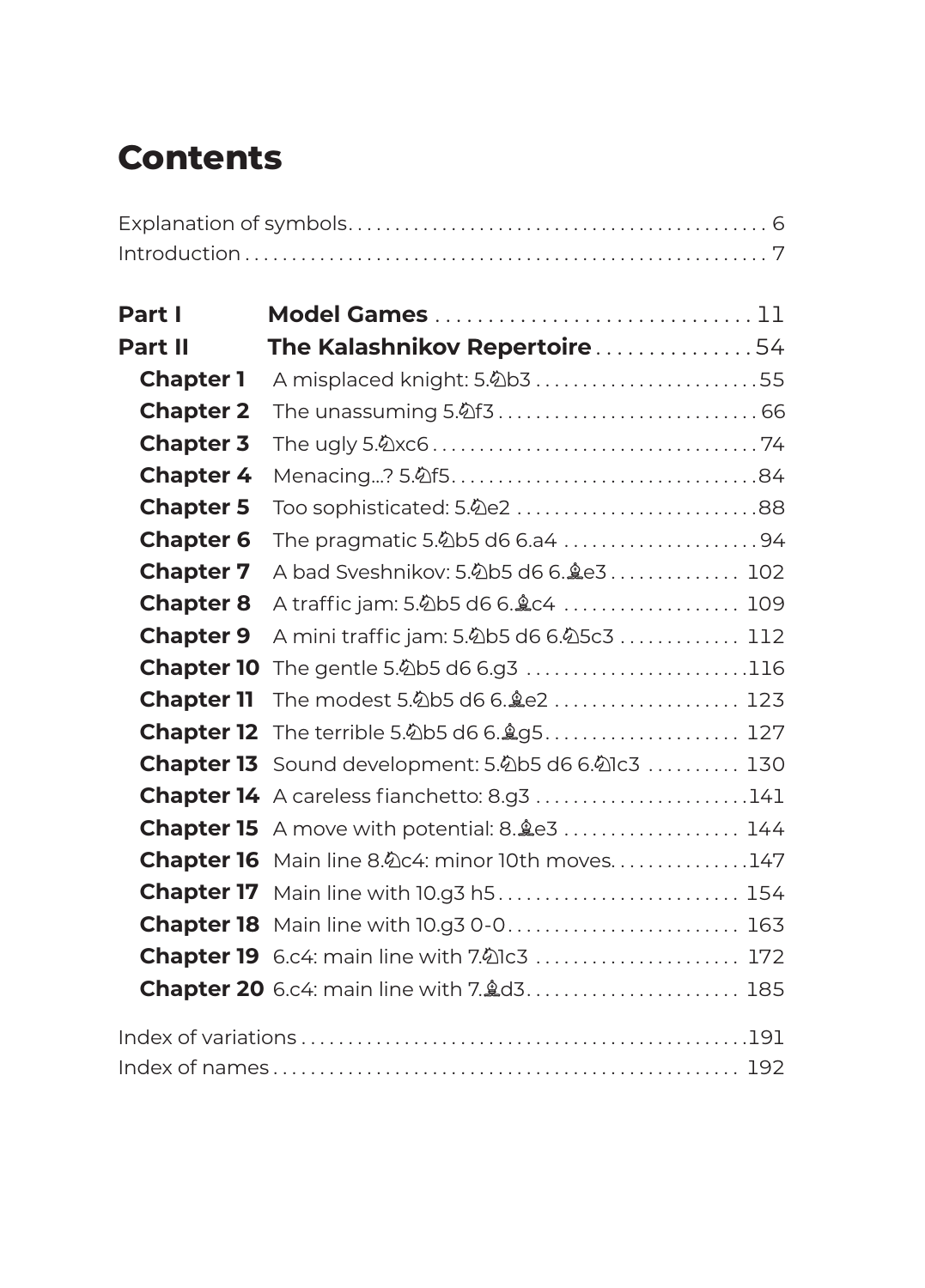# Introduction

**1.e4 c5 2.♘f3 ♘c6 3.d4 cxd4 4.♘xd4 e5** was one of the first serious openings that I played with Black, under the tutelage of my coach at the time, International Master Nigel Povah. I must have been about 12 years old, and it was an exciting initiation into the mysteries of the Sicilian Defence. I didn't realise it, but this was a great place to start as the variations, at least for a couple of moves, are forcing, and decent options for White are surprisingly limited. After 4...e5 White has the choice of six moves with the knight, and five of them give Black an easy game. The odds were already in my favour!



The best move is **5.♘b5** and at that time the only acceptable way for Black to play the opening was 5...a6 6.♘d6+ ♗xd6 7.♕xd6 ♕f6. This is the so-called Löwenthal Variation, named after Johann Jacob Löwenthal, one of the strongest players of the mid-19th century. Since that time it has had little bursts of popularity – until players of the white pieces remember what to do and it shuffles off again to the dusty pages of an old text book.

In the late 1980s, the reputation of the opening changed when Evgeny Sveshnikov – he of the Sveshnikov Variation – started experimenting with 5.∕2b5 d6. In the past this was always frowned upon as it was thought that 6.c4 gave White a significant grip on the position. As we will see, Black has often been able to prove that this is a dangerous over-extension...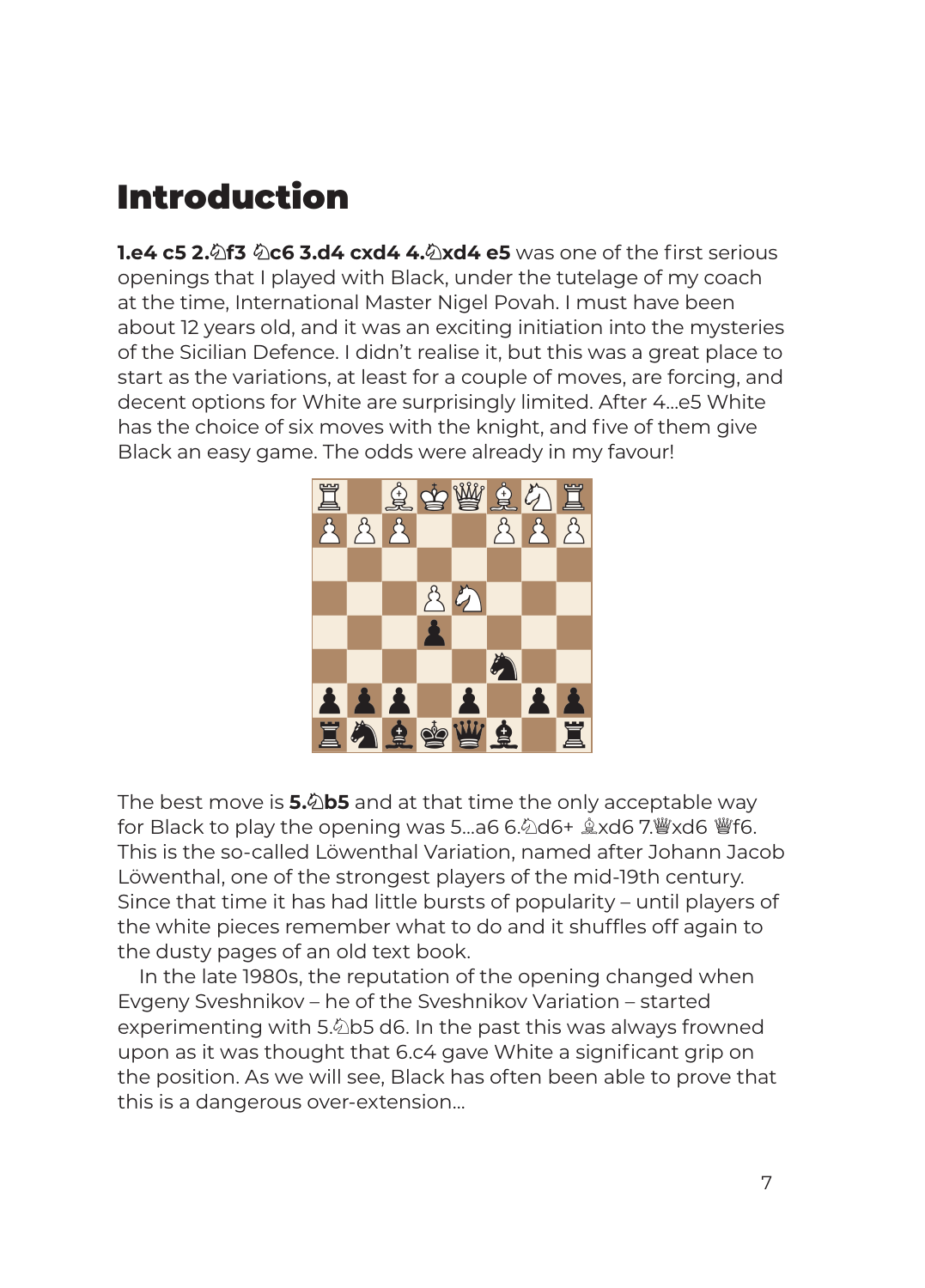It is extraordinary that when Sveshnikov began playing 5...d6, it had never been taken too seriously. A few notable players had tried it – I might mention Sultan Khan in 1930, Larry Evans in 1955 and Bent Larsen in 1960 – but according to my database they didn't explore the system too much in subsequent games. The Austrian International Master Franz Hölzl was an exponent of the system in the late 1970s and 1980s, creating a little trend along with compatriots Walter Wittmann and Alexander Fauland. But it was when Evgeny Sveshnikov came on board that it became a serious weapon. As with so many openings, he was a formidable creator and flag bearer.

Following him, there were players like Smbat Lputian, John van der Wiel and Ketevan Arakhamia who incorporated the opening into their repertoire. Latterly, it has achieved a high mark of respectability as Magnus Carlsen has employed it with some success, if only in rapid and blitz games. Perhaps the strongest adherents of the opening these days are Teimour Radjabov and the Iranian Parham Maghsoodloo; but as you will see from the games in the book, there is a stellar line-up of players who on occasion like to load up the Kalashnikov.

Why should you play the Kalashnikov? See my first paragraph! At club level, in my experience as a teenager, many players already got it wrong on the fifth move and failed to play 5.♘b5. This is borne out by the games of my current students: somehow players at a certain level are unsure when it comes to moving the knight out towards the edge of the board.

Actually, it is very understandable that the thought of 5. @ b5 causes nervousness. After **5...d6**

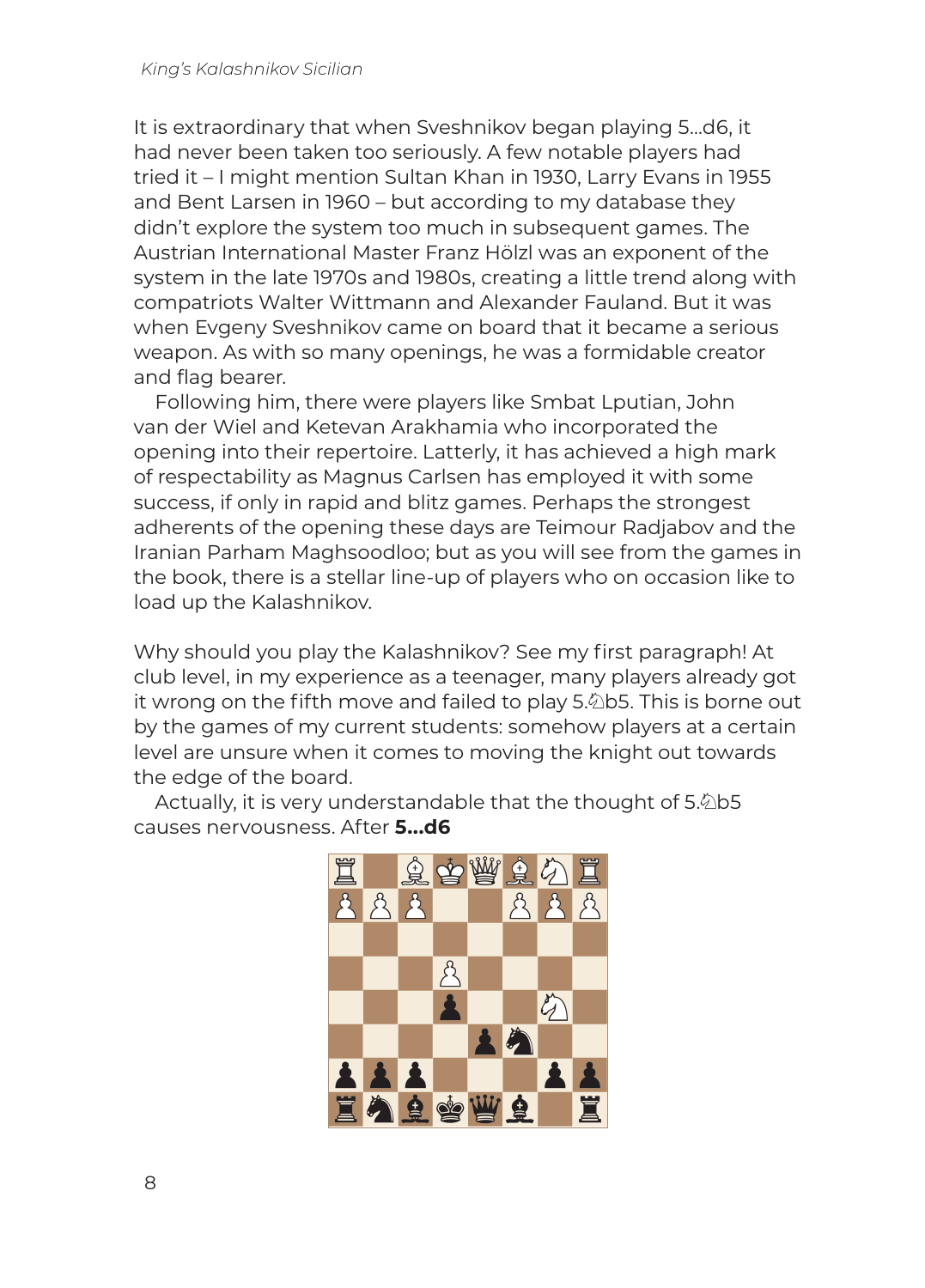it will take some time before the knight re-routes to a better location, and this forms the basis of a lot of the subsequent play. Black has a lead in development and White has two main tasks to handle: bringing the knight back into play as well as completing development, not to mention looking up occasionally to see what Black is doing.

I recommend the Kalashnikov to my students for practical reasons. In most of the variations after 5.♘b5 d6, the pawn structure is fixed. Pawn structure determines strategy, and if one can rely on the structure as a constant, then it is easier to get a handle on middlegame strategy.

In the Kalashnikov there are fewer sharp lines than in many other openings. In the Najdorf or the Dragon, for example, a good recollection of precise move orders and tricky moves is sometimes required to avoid immediate opening disaster. That is rarely the case with the Kalashnikov. A general understanding of pawn structures, piece placement and strategic ideas will often be sufficient to carry you through the opening – which is why I lay so much emphasis on the Model Games section where the strategy is explained.

This book is based on the online Kalashnikov course that I produced for Chessable. What are the differences? First and foremost, the medium. There is certainly something appealing about the 'gamification' of learning an opening that the Chessable format offers. But for an overview, I find it easier to consider a subject in book form, where with a quick flick of the page one can appreciate how the material is laid out and how much attention is devoted to different sections.

I have simplified some sections, improved some variations based on feedback (and my revisions), included a few theoretically significant games that have appeared since the course appeared online, and added a few more model games in the first section.

I have structured the book according to how I learn an opening. First of all, there is the Model games section where I explain opening and middlegame strategy. Only by examining complete games can we get an idea of what an opening is really about. The second section comprises my detailed repertoire for Black, and there you can fill in the gaps of your knowledge. A good way of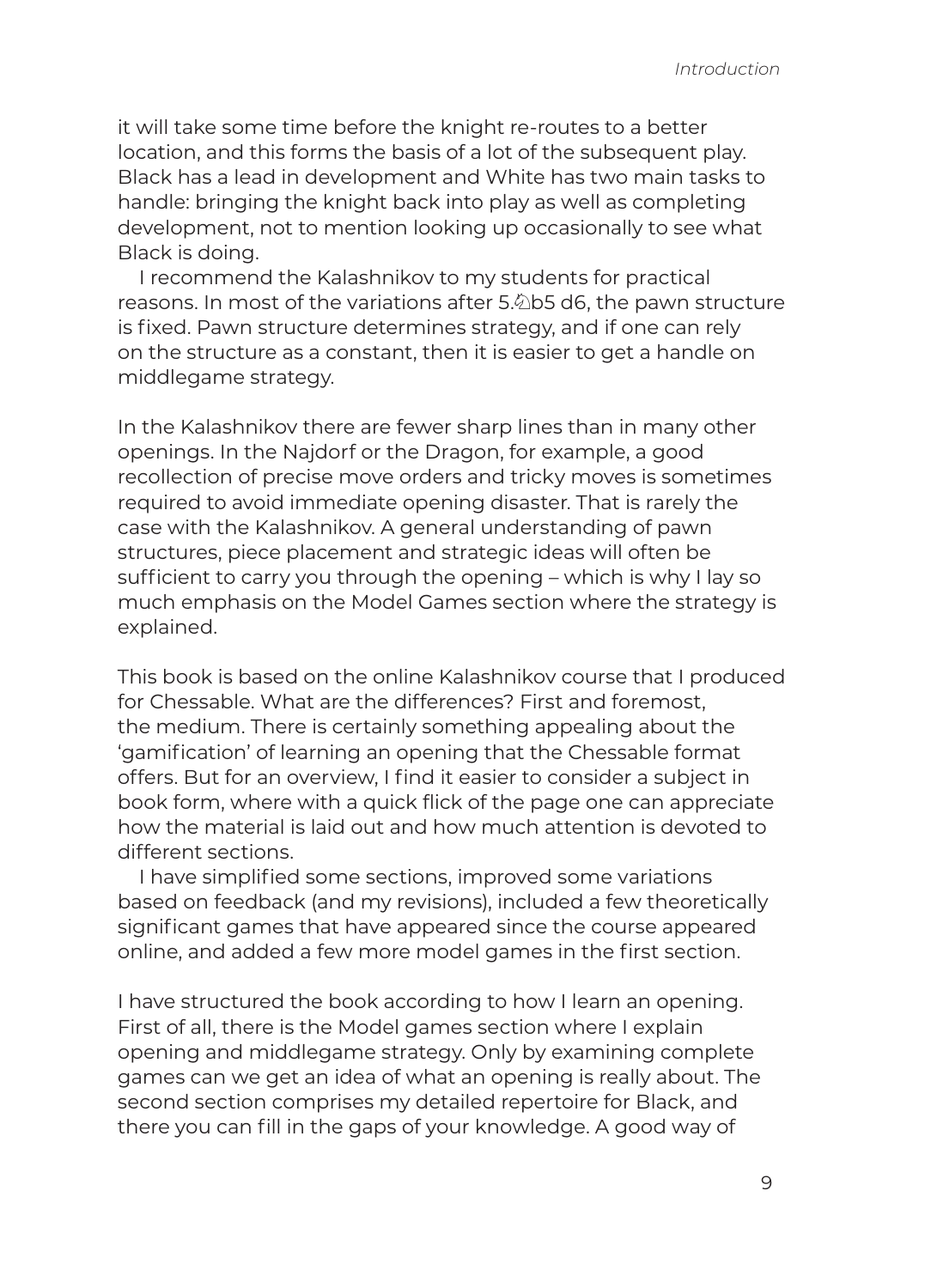learning an opening is to play it first, and to look it up afterwards. This section can be used as a reference manual to do exactly that. I should emphasise that I have not attempted to write a comprehensive survey of the Kalashnikov. In the digital age, we are bombarded by masses of information, and selecting what is relevant becomes increasingly difficult. I have simplified matters by providing clear recommendations of practical variations. For example, the main line of the Kalashnikov used to be 1.e4 c5 2.  $\Delta f$ 3 ♘c6 3.d4 cxd4 4.♘xd4 e5 5.♘b5 d6 6.♘1c3 a6 7.♘a3 b5, but instead I have gone with 7...  $\&e^7$  which was originally the choice of the formidable Ukrainians Pavel Eljanov and Alexander Moiseenko, and has also been give the seal of approval by Magnus Carlsen.

Occasionally, I have offered a choice of variations, notably in the main line where the path splits between the more orthodox 10...0-0 and the enterprising 10...h5.

And finally, why is the opening named after the most notorious automatic rifle in the world? It is certainly fitting that Kalashnikov rhymes with 'Sveshnikov' as the two systems are closely related and Evgeny Sveshnikov developed many of the key ideas. But who actually coined the name? All can be revealed.

John van der Wiel, a Dutch Grandmaster who was one of the earliest adopters of the opening in the 1980s boom, introduced the name in the magazine New In Chess – yes, the publisher of this book. As he explained to me:

'It was an inside joke amongst some players from my region in the Netherlands back then. Something like "a primitive weapon, but it never jams". To my great surprise, others embraced this name and now it is the "official" name.'

There you have it – from the horse's mouth, so to speak.

The humour of the name 'The Kalashnikov' is dark and for some does not read well in the context of our troubled times. I considered unilaterally renaming the opening and retitling this book, but that would just be a euphemism. In the chess community, 'The Kalashnikov Variation of the Sicilian' is the name that has stuck over decades and that won't change for a long while. Thankfully, the struggle on the chessboard is unrelated to the painful reality of actual conflicts around the world.

*Daniel King, London, April 2022*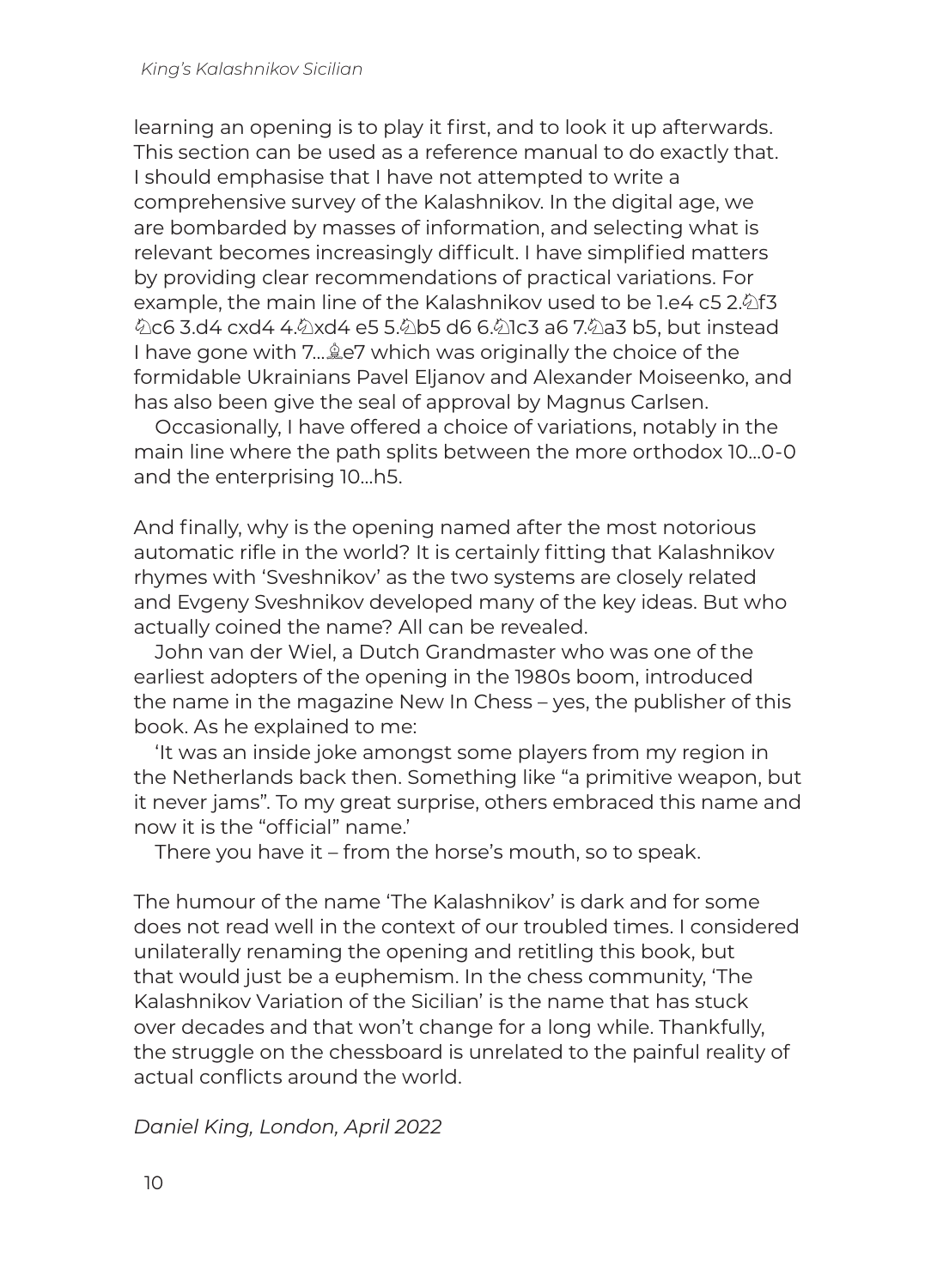21.♔g2 ♘g4 22.♖h1 ♕f6 23.♖d2 ♘e3+ 24.fxe3 ♕f3+ 25.♔g1 ♕xg3+ 26.♔f1 ♕f3+ 27.♔g1 ♖c6 28.♖hh2 ♕xe3+ 29.♖df2 ♖g6+ 30.♔h1 ♘f3. Notice how in these lines White's queen is stranded in Siberia, unable to take part in the defence. That is so often a consequence of capturing the pawn on d6.

#### **20.h3** ♘**f3+ 21.**♔**h1**

Instead, 21.gxf3 ♕xh3 22.fxg4 ♕xg4+ 23.♔h2 ♖c6 is similar to variations above.

#### **21...**♘**g5 22.f3** ♘**xh3 23.fxg4** ♘**f2+ 24.**♔**g1** ♘**xg4**



#### **25.**♖**f5**

25.♖f2 ♕h2+ 26.♔f1 ♕h4 27 ♖dd2 gives better chances of a defence according to my machine, but in practice such positions are virtually impossible to handle.

### **25...**♕**h2+ 26.**♔**f1** ♕**h1+ 27.**♔**e2**  ♕**xg2+ 28.**♔**e1** ♕**g3+ 29.**♔**e2 g6 30.**♖**df1**

Instead, 30.♖ff1 ♕e3 checkmate is White's problem.

#### **30...gxf5 31.**♘**d5 fxe4 32.**♘**e7+**  ♔**h8 33.**♗**xe4** ♕**xa3 34.bxa3** ♖**c7 35.**♘**d5** ♖**c4 36.**♗**f5** ♖**d8 0-1**

There are many positions in the opening where White is able to capture the pawn on d6: it is rarely a good idea. In most cases Black is able to generate a quick attack. It is worth remembering that in many lines White makes multiple knight moves in the Kalashnikov, and is already behind in development. Therefore, capturing a pawn, liberating Black's pieces, is often a perilous exercise.

### Game 12

| <b>Fidel Corrales Jimenez</b> | 2502 |  |
|-------------------------------|------|--|
| <b>Johan Alvarez Marquez</b>  | 2413 |  |
| Havana 2008 (3)               |      |  |

Here is another game where White foolishly captures the pawn on d6 in the opening. The consequences are catastrophic. **1.e4 c5 2.**♘**f3** ♘**c6 3.d4 cxd4 4.**♘**xd4 e5 5.**♘**b5 d6 6.**♘**1c3 a6 7.**♘**a3** ♗**e7 8.**♘**d5** ♘**f6**

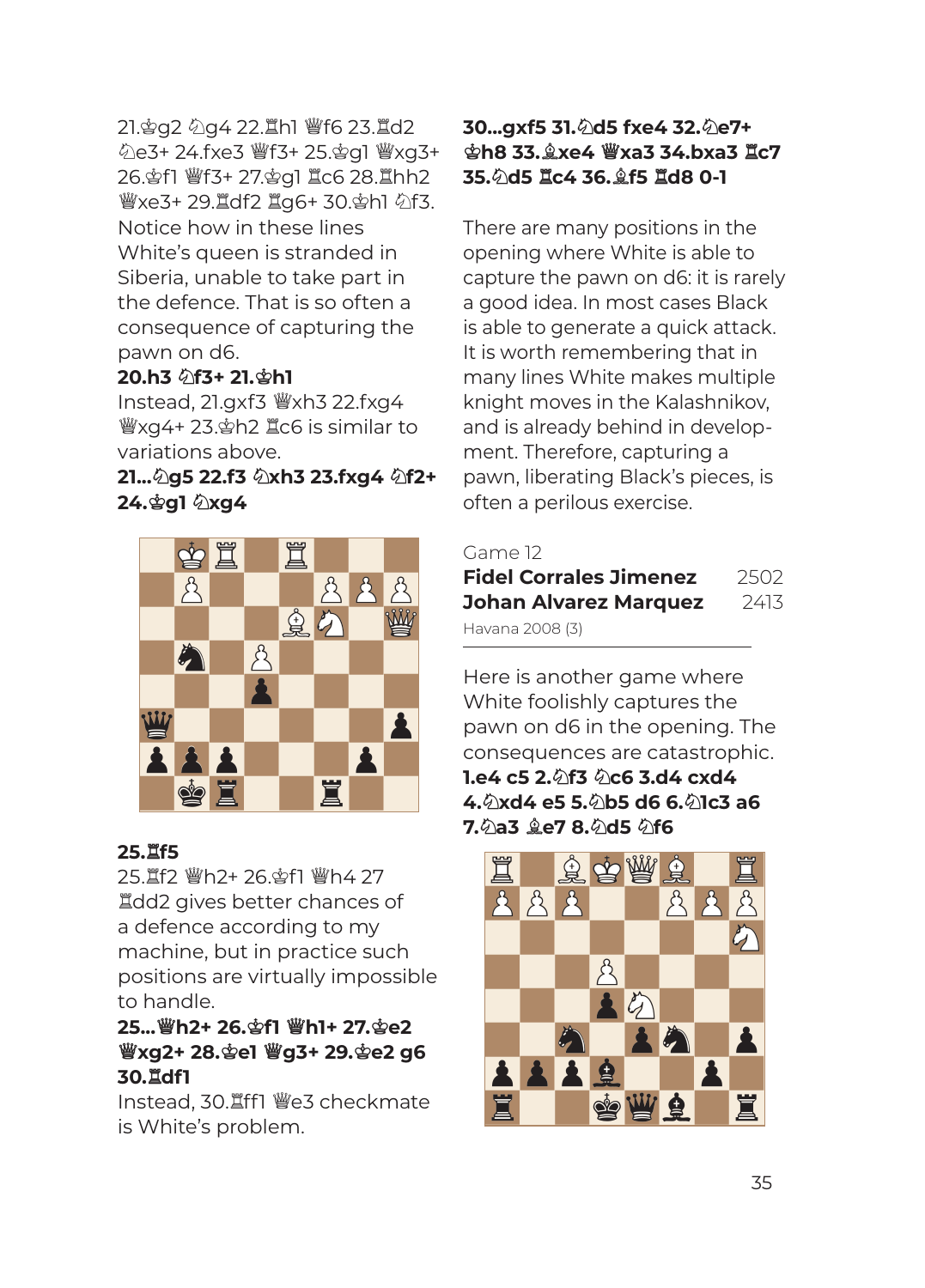In the Kalashnikov, the struggle often revolves around the d5-square. Decades ago, in similar positions from the Najdorf, Boleslavsky and Sveshnikov variations of the Sicilian, it used to be thought that the simple occupation of the square conferred an advantage on White, but methods have been found to challenge the knight, or simply to play around it. Just going on general principles, I find it hard to believe that Black can be worse in this position: White has already made four moves with the king's knight, and now makes a second move with the queen's knight – which is about to be exchanged off. The upshot is that Black already has a lead in development. In general, this is why I believe that the Kalashnikov is fully playable: White must spend time recycling the knight on a3 to a better position and that gives Black time to develop and fight for those central squares. Playing the knight to f6 prepares castling, but also attacks the e-pawn, so practically guarantees that the knight on d5 will be exchanged.

### **9.**♘**xf6+** ♗**xf6 10.**♘**c4 0-0**

Black could defend the d-pawn with 10...♗e7, but there is no need. **11.**♘**xd6**

A reckless decision considering that the knight is White's only

piece in play and he has yet to castle. Perhaps it was the lack of a forcing reply that persuaded White that he could get away with it. 11.c3 would have been more prudent.



### **11...**♗**e6**

Black doesn't need to go crazy: it is enough to bring some pieces into play.

#### **12.c3** ♕**c7**

Threatening a pin with a rook. **13.**♘**f5** ♖**fd8**

In the repertoire I recommend 13...♖ad8, but the game continuation is also dangerous.

### **14.**♕**f3** ♕**a5**

Excellent move. Black uses the pin to play the knight into the middle. White's lack of development is shocking.

### **15.**♗**e2** ♗**xf5**

There was another strong continuation: 15...♘d4 16.♘xd4 exd4 17.0-0 dxc3 18.bxc3 ♗xc3 19.♖b1 b5 20.a3 ♗a2 21.♗b2 ♖ac8 22.♖a1 ♗e6 23.♗xc3 ♖xc3 24.♕f4 ♖xa3, winning a pawn.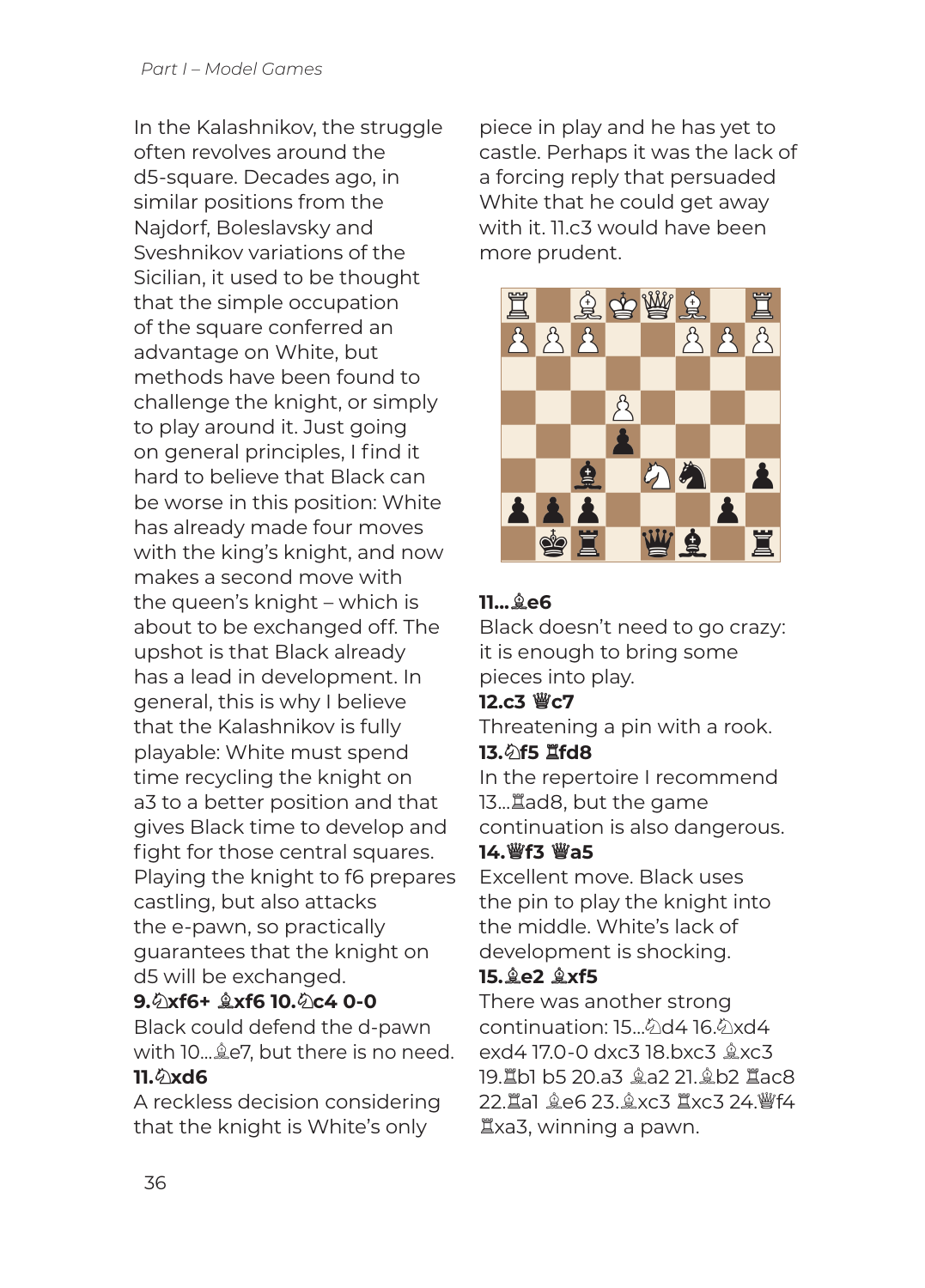#### **16.exf5**

Instead, 16.♕xf5 ♘d4 hits the queen and threatens a winning check.



#### **16...e4**

The bishop is unleashed. **17.**♕**h5**

Alternatively, 17.♕xe4 ♖e8 (17...♗xc3+ 18.♔f1 ♖e8 19.♕c2 ♗f6 20.♗e3 ♖ac8 also gives Black a wonderful initiative) 18.♕b1 ♘d4 19.♗e3 ♘xe2 20.♔xe2 ♕b5+ leaves the king stranded in the middle of the board and the attack rages on.

#### **17...**♗**xc3+ 18.**♔**f1** ♗**d2**

After the exchange of bishops, Black's rook is able to access the second rank.

**19.g3 g6 20.fxg6** ♕**xh5 21.**♗**xh5 hxg6 22.**♗**d1** ♗**xc1 23.**♖**xc1** ♖**d2**

Material is even, but the rook on the second cuts through White's position and the attack persists.

#### **24.**♗**c2 e3 25.fxe3** ♘**e5 26.**♗**e4**  ♖**ad8 27.h3** ♖**xb2 28.**♖**g1** ♘**c4** White resigned.

The knight cannot be taken because of ...  $\mathbb{Z}$ dl mate, and there are threats to take on e3 and check on d2.

White's king never escaped from the middle which meant he could never bring the king's rook into play – justice after the injudicious pawn grab. For the most part, Black did not need to play any extraordinary moves to exploit his lead in development, although I would mention one that was clever: 14...♕a5, preparing 15... 2d4.

#### Game 13

| <b>Maria Schöne</b>                  | 2163 |
|--------------------------------------|------|
| Ekaterina Kovalevskaya               | 2403 |
| Germany Frauenbundesliga 2018/19 (1) |      |

In many variations of the Sicilian, it is common for White to attack by advancing the f-pawn – see Game 2 Surujhlal–Belous. There are pros and cons in doing so. If the pawn advances all the way to f6, it can be a dangerous spearhead for an attack; or it might be that the f-file becomes an attacking avenue for the rook. On the other hand, advancing the f-pawn can weaken White's king along the a7-g1 and a8-h1 diagonals; and don't forget that the second rank is also more exposed, if Black ever breaks through. The e4-pawn is also in danger of becoming weak as it can no longer be protected by a pawn. All this is very theoretical. Let's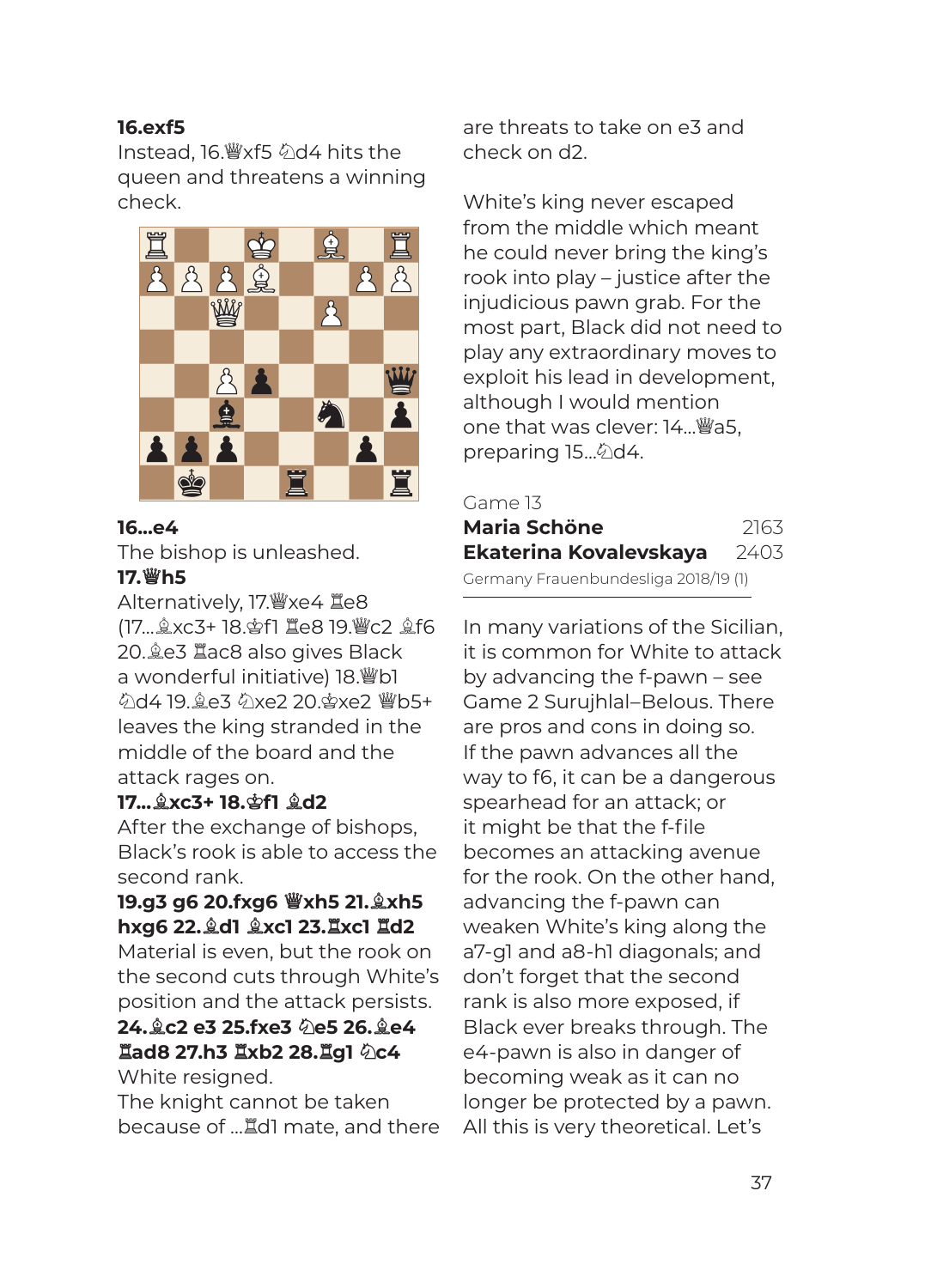see how this plays out in an actual game.

**1.e4 c5 2.**♘**f3** ♘**c6 3.d4 cxd4 4.**♘**xd4 e5 5.**♘**b5 d6 6.**♘**1c3 a6 7.**♘**a3** ♗**e7 8.**♘**c4 b5 9.**♘**e3** ♘**f6** The main line of my repertoire. Here, 10.g3, 10.♗d3 and 10.♘ed5 are the most popular choices, but the game continuation is a solid alternative.

### **10.a3**

By preventing Black from expanding with ...b5-b4, White attempts to keep control of the position.

#### **10...0-0 11.g3** ♗**e6 12.**♗**g2** ♕**d7**

In my repertoire, I recommend 12...♖c8, but this is also very sensible, claiming control over an important diagonal and connecting the rooks.

#### **13.0-0** ♖**ac8**

By the way, instead of this, **the Bad-Bishop Bounce** comes into consideration here – 13...♗d8. The bishop will find a good spot on b6.

#### **14.f4**



Good morning, **Freddie** . Just because the f-pawn's advance is common doesn't mean it is good. Black's kingside position is strong, there are simply no weaknesses, whereas it is White who is actually running a risk because pawns are disappearing from in front of the king. In short, when playing with Black, hold on to what is good about your position (safe king, wellcoordinated pieces, strong pawn structure) and look forward to a stinging counter-attack.

#### **14...exf4**

White had a semi-threat of playing the pawn to f5, creating a pawn wedge on the kingside while also closing the centre. The exchange avoids that and looks forward to when White's centre will be vulnerable.

#### **15.gxf4** ♗**h3**

Black had two good alternatives: A) 15...♗d8 – once more the bishop finds its way to b6, taking aim at the kingside, an after 16.f5 ♗c4 the knight finds a great square on e5;

B) 15...♖fe8 is also sensible. The bishop can choose whether it dips back to d8 or f8.

#### **16.**♖**f2**

White would have done better to play 16.♕f3 ♗xg2 17.♕xg2 to bring the queen to the kingside. From g2 it also protects the e4-pawn. However, Black's position is still playable after 17...♖fe8.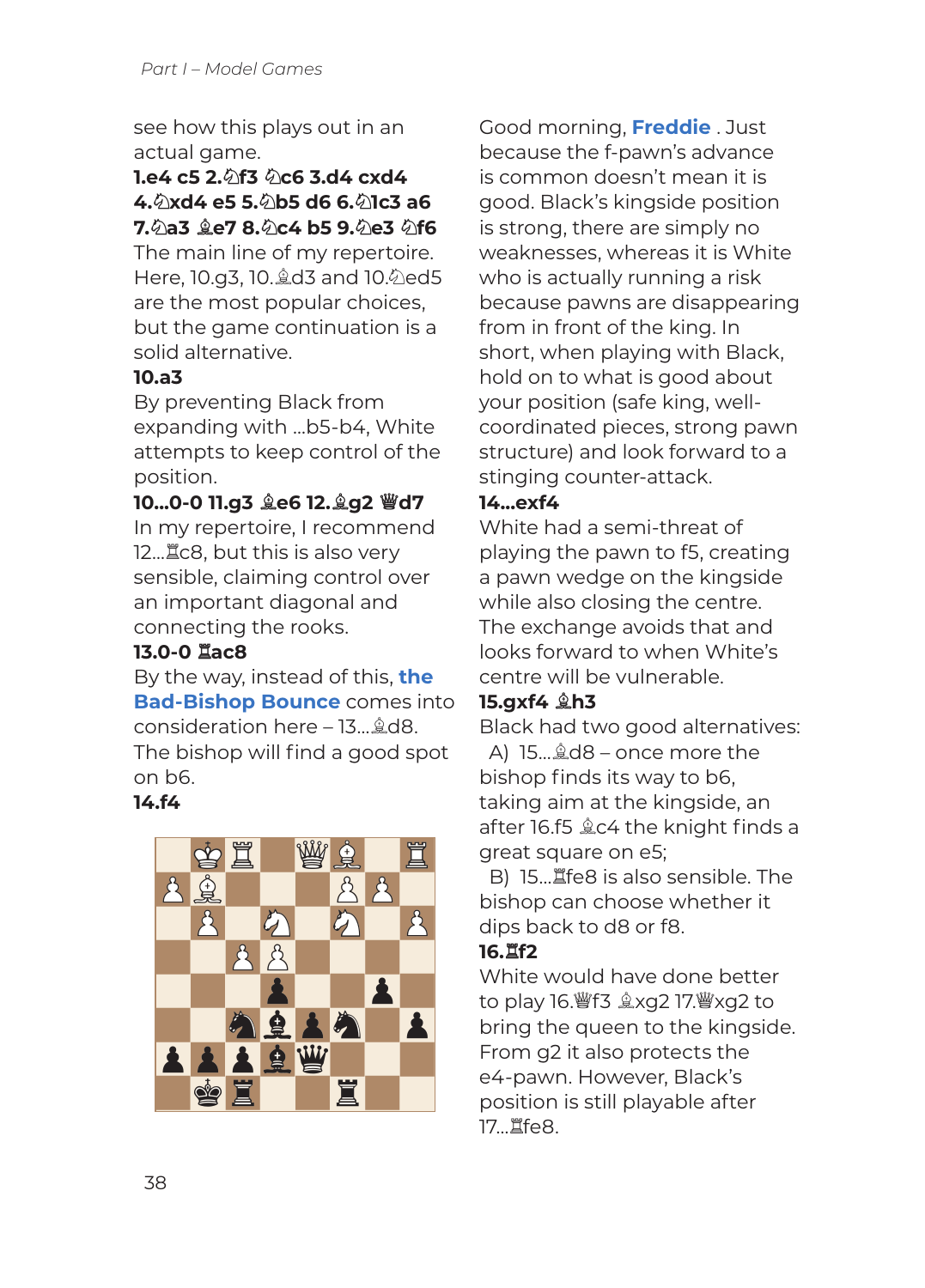#### **16...**♖**fe8 17.**♗**xh3** ♕**xh3**

The queen is a thorn in White's side. The best White can do is go for an exchange – but that leaves the e4- and c2-pawns as targets.

### **18.**♕**d3** ♗**d8 19.**♘**ed5**

19. $\Diamond$ f5 is better.

#### **19...**♕**xd3 20.cxd3** ♘**xd5 21.**♘**xd5**  ♘**e7**



Exchanging off the knight emphasises Black's lead in development: White's queenside pieces are still on their starting squares.

#### **22.**♘**xe7+** ♖**xe7 23.**♔**g2**

If 23.♗e3, 23...f5 counter-attacks. **23...**♗**b6 24.**♖**e2** ♖**ec7**

Taking control over the only open file: Black is better. **25.**♗**e3** ♗**xe3 26.**♖**xe3** ♖**c2+ 27.**♔**g3** ♖**xb2 28.d4** ♔**f8 29.**♖**d1**  ♖**cc2 30.h3** ♖**g2+ 31.**♔**h4** ♖**bf2 0-1**

White's pawn weaknesses came home to roost. This final position illustrates one of the problems with moving the f-pawn: there

is nothing to block the second rank.

If White advances the f-pawn, the stakes are raised, but have faith. Keep the kingside firm and trust in counter-attacking moves rather than defence. A mistake by White can have fatal consequences.

#### Game 14

| Ian Nepomniachtchi     | 2773 |  |
|------------------------|------|--|
| <b>Magnus Carlsen</b>  | 2861 |  |
| Abidjan rapid 2019 (2) |      |  |

This is a wonderful example of **the Steamroller**. In the Kalashnikov, White very often plays a knight to d5, it gets exchanged and a pawn takes its place. The resulting pawn structure gives White a queenside pawn majority and Black a kingside pawn majority. That's where the fun starts. **1.e4 c5 2.**♘**f3** ♘**c6 3.d4 cxd4** 

#### **4.**♘**xd4 e5 5.**♘**b5 d6 6.**♘**1c3 a6 7.**♘**a3** ♗**e7 8.g3**

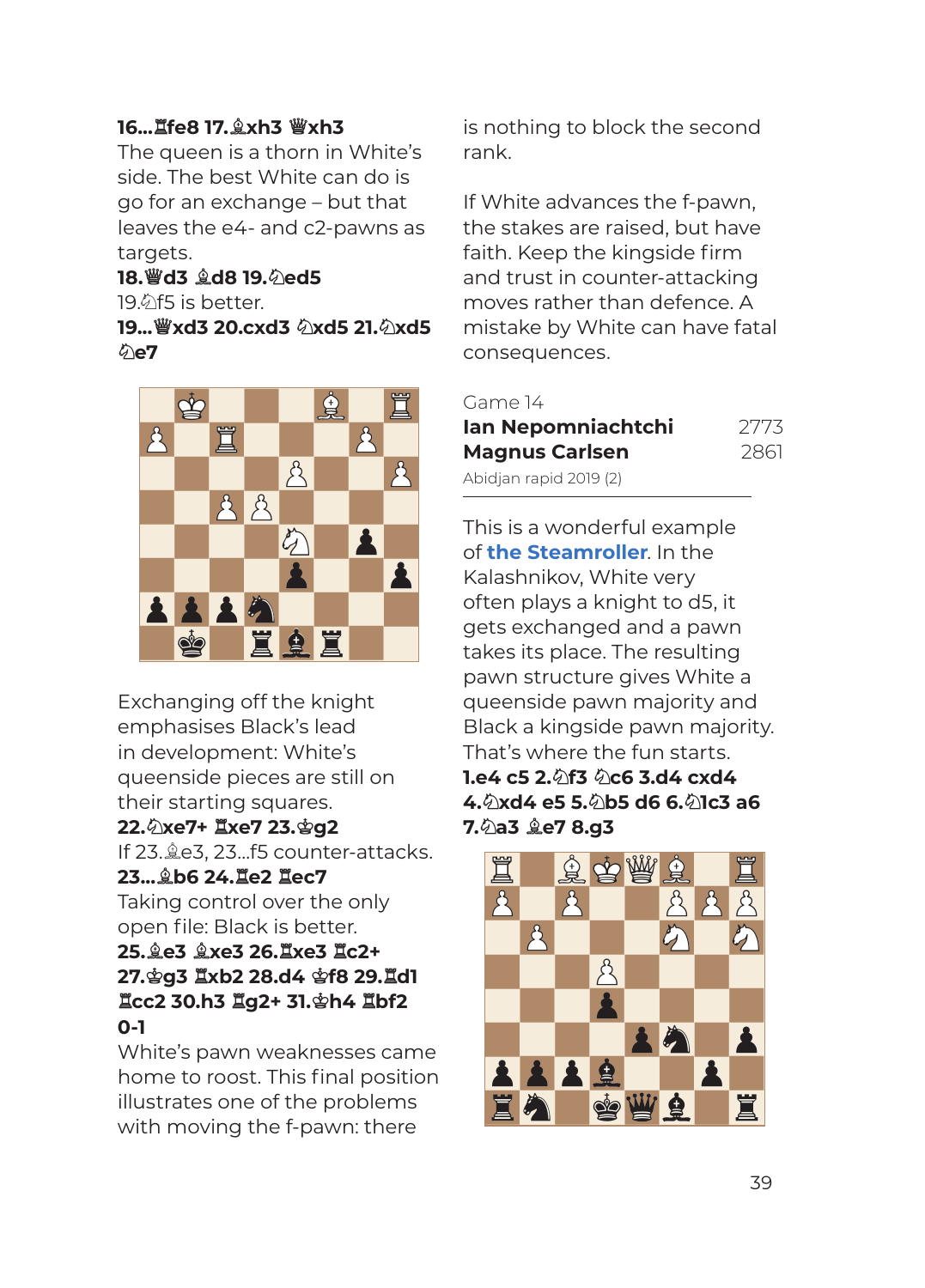White has spent so much time moving the knights that to make a pawn move, which isn't strictly necessary, feels like too much of a luxury.

### **8...**♘**f6 9.**♗**g2 b5**

A decent move, but it was possible to play **the Poke**: 9...♗g4 – however White responds to the blunt attack on the queen, it involves a compromise. Please see the variations in the repertoire. **10.**♘**d5** ♘**xd5 11.exd5** ♘**b8**



Here is the reason I wanted to show this game: after the exchange on d5 we have arrived at a position with a very common pawn structure. Instead of a piece, White has a pawn on d5, which changes the nature of the position. This is a very common scenario, as you will see through the repertoire. **12.0-0** ♘**d7 13.c4**

Pawn structure determines strategy. White has a four versus three majority on the queenside and, typically, that is where

White will want to generate play, using the space advantage that the pawn on d5 confers. Black, on the other hand, will want to generate play on the kingside with the four versus three pawn majority. As you can imagine, in such positions, time is of the essence: who will power through first?

### **13...0-0**

Carlsen already recognises the urgency of the situation and prefers to complete his development rather than engage with White's play. Instead, 13...bxc4 14.♘xc4 a5 (to stop  $b2-b4$  and  $@c4-a5-c6$ ) 15.♗d2 0-0 16.♖c1 feels as though White is developing well on the queenside.





#### **14...axb5**

By the way, Black could also embark on kingside play immediately with 14...f5. If 15.bxa6 ♗xa6 and it will take some time before White is able to get play going on the queenside.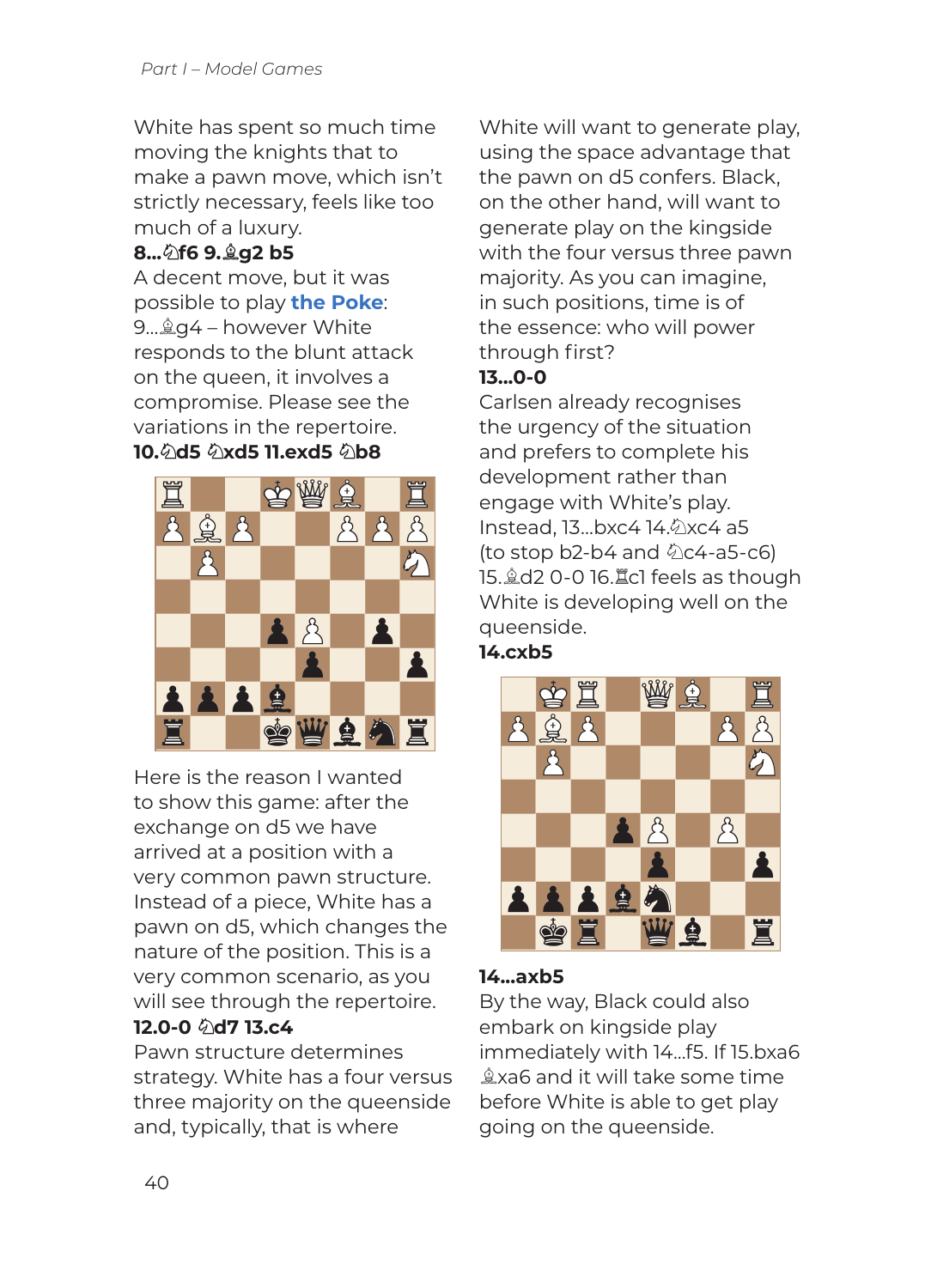#### **15.**♘**c2**

15.  $\&$ xb5 would be met by 15...♗a6, winning material.

#### **15...f5**

**The Steamroller** begins. These pawns have a bright future. **16.**♘**b4** ♗**f6 17.**♘**c6** ♕**e8 18.a4**



The position is brewing nicely. Both sides have developed their own play: White can be happy with the knight on c6 and is now opening the queenside; Black tip-toes around the knight and has strong centre pawns. Game on!

#### **18...のc5**

A natural move, but the computer recommends 18...bxa4 19.♖xa4 ♗a6 20.♖e1 ♘c5 21.♖a5 e4, followed by establishing a piece on d3. All Black's minor pieces stand well. Remember, this was a rapid-play game.

### **19.**♗**e3** ♘**xa4 20.**♕**c2** ♗**d7 21.b3 f4!**

21...♘c5 22.♖xa8 ♕xa8 23.♗xc5 dxc5 24.♕xc5 would have swung the game in White's favour. **22.bxa4** 

This is met by an unexpected and spectacular refutation. 22.♗d2! is better, when all bets are off.

**22...fxe3 23.axb5** ♖**xa1 24.**♖**xa1**



### **24...**♗**g5!**

Threatening to take on f2. **25.b6**

Nepo goes all in, backing the b-pawn to run, but allowing Black in on the kingside, to some extent.

If instead, 25.fxe3 ♗xe3+ 26.♔h1 ♖f2 27.♕b3 ♗b6.



*analysis diagram*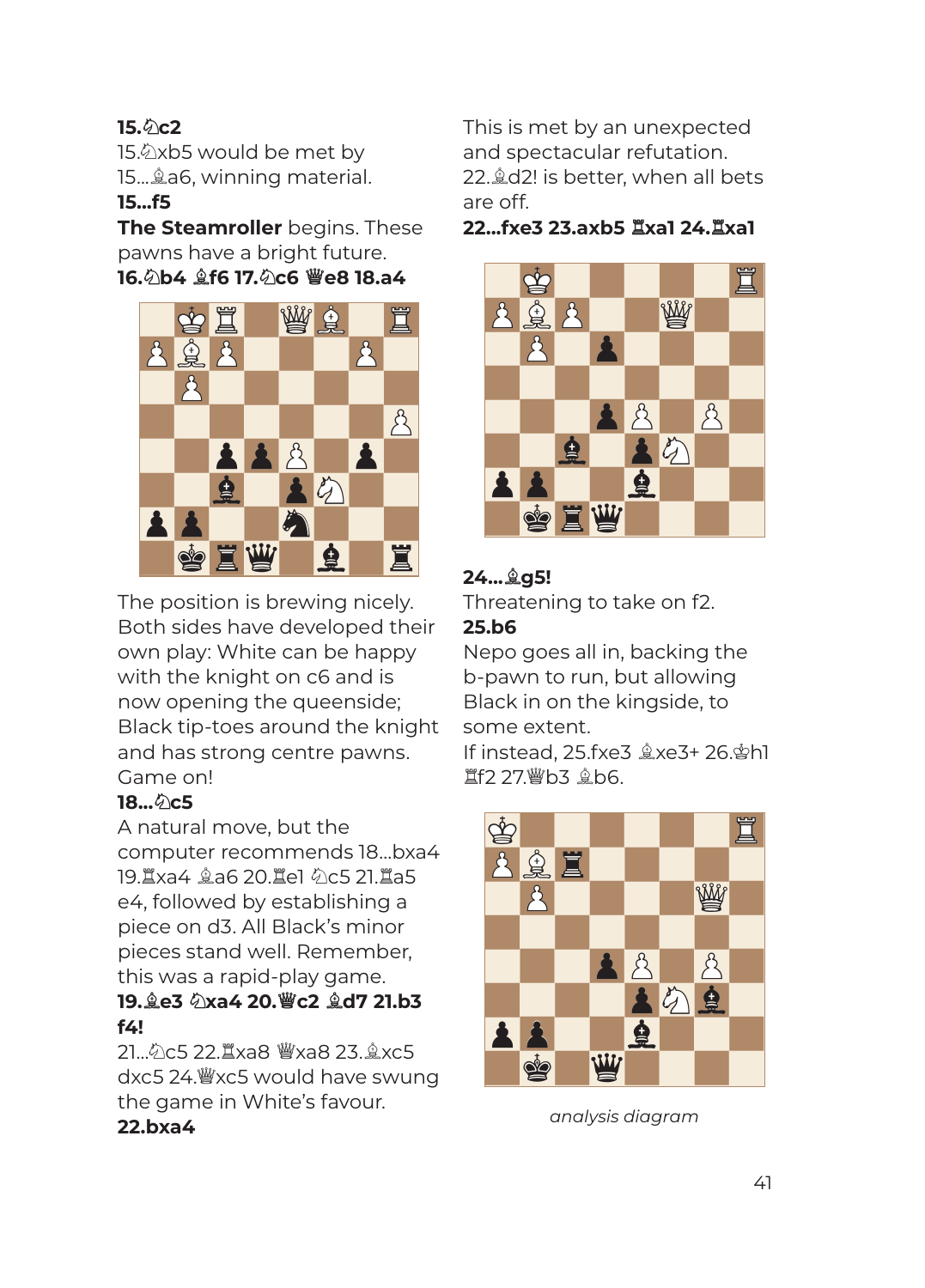The rook is great on f2 and the dark-squared bishop – apparently the 'bad' bishop – once more proves what a superb piece it can be, controlling an important diagonal, attacking and defending simultaneously. This is a great example of **the** 

#### **Bad-Bishop Bounce,** but

instead of manoeuvring via d8, the bishop got to b6 via g5 and e3!

#### **25...exf2+ 26.**♔**h1** ♗**c8 27.**♖**f1** ♕**f7 28.**♕**e2 e4 29.h4**

If 29.♗xe4, 29...♗h3 30.♗g2 ♗xg2+ 31.♔xg2 ♕xd5+ wins. White's best is 29.♕xe4 ♗a6 30.♕e6 ♗xf1 31.♗xf1 ♔h8 and apparently with precise play White can hold, but this is somewhat academic given the rough and tumble nature of a rapid game (and indeed this kind of position).



#### **29...e3!!**

An extraordinary move. Carlsen has judged that his pawns will be worth a piece.

29...♗h6? 30.♗xe4 ♗h3 31.♘e7+! ♔h8 (31...♕xe7 32.♗xh7+) 32.♗g2 ♗xg2+ 33.♔xg2. In this case the knight on e7 defends the d5-pawn.

#### **30.hxg5** ♖**e8**

Holding the pawn and preparing to take on g5 with the queen followed by a deadly check on h6.

#### **31.**♔**h2** ♗**g4 32.**♕**xg4 e2 33.b7**  ♕**xb7 34.**♖**xf2 e1**♕

Magnus has won the race, but is it a Pyrrhic victory? He still needs to quell White's pieces on the kingside.

**35.**♕**f5** ♕**e3 36.**♖**f3** ♕**e2 37.**♘**d4**  ♕**e5 38.**♕**g4** ♕**bxd5 39.**♘**f5**  ♕**de6 40.**♕**h5** ♕**g6 41.**♕**g4 h5 42.**♕**c4+ d5 43.**♕**b5** ♕**xg5 44.**♕**d7 h4 45.**♖**f1 hxg3+ 46.**♔**g1 g6 47.**♗**xd5+** ♔**h8**

The fun is over and White resigned.

This is an excellent example of strategy with such a pawn structure. Both sides were intent on pursuing their own plans and neither blinked. Carlsen strove with all his might to push forward his kingside pawn majority, although sometimes it can be worth pausing and seeing what is happening on the other side of the board (see move 18). It took precise calculation to execute the kingside attack, but in general it is important to recognise the broad thrust of strategy and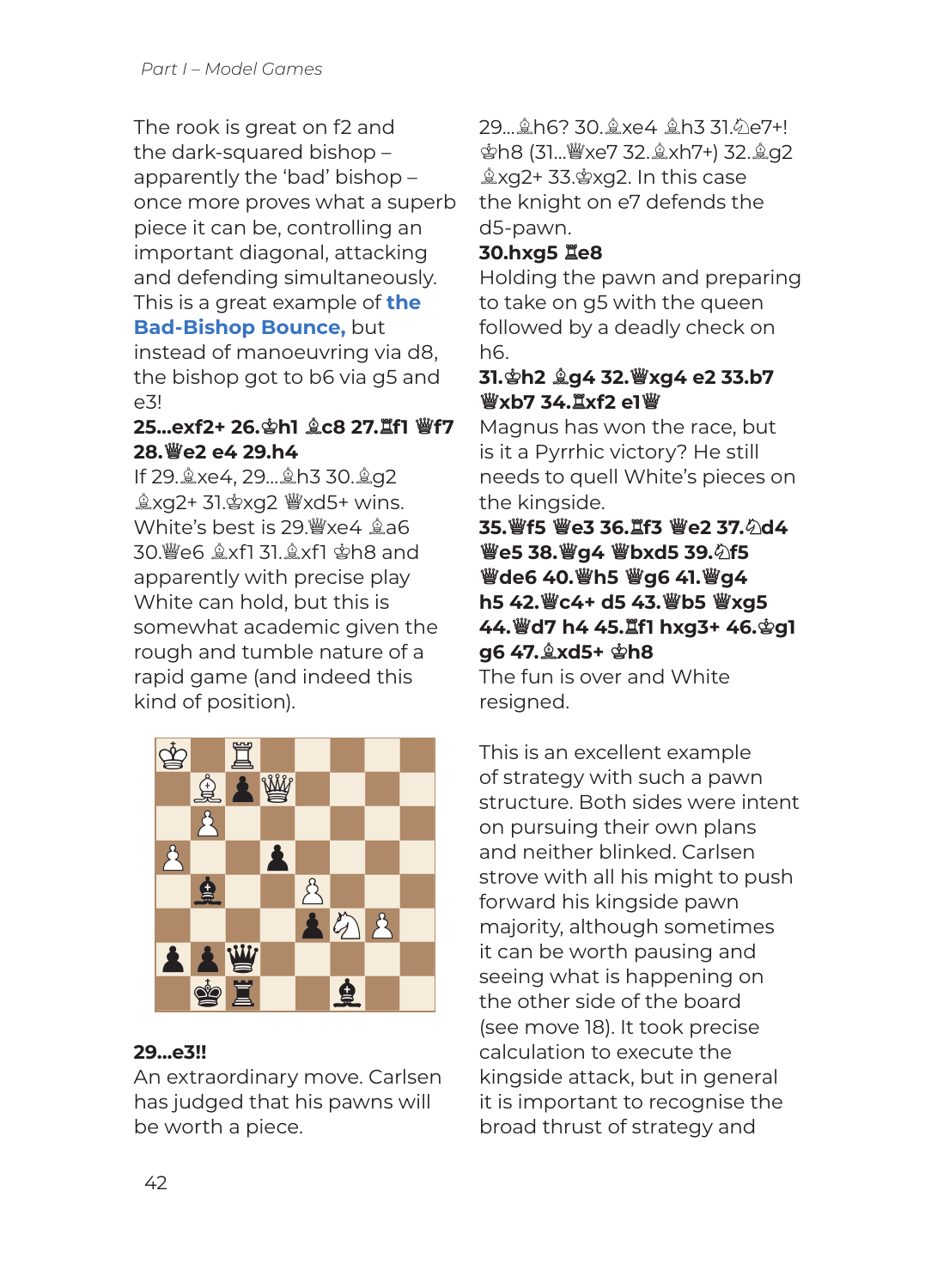# PART II The Kalashnikov Repertoire

In this section you can find a ready-made template of Kalashnikov variations to follow, saving you the laborious task of researching the raw games and deciding what is good and bad. I point out what is rare, what is common, what one might reasonably expect to face with Black, and at the end of each chapter there is a short evaluation of the merits of the variation in question. That will help you decide which lines to devote most study time to. Naturally, these are my personal recommendations and if something isn't to your taste and style, then that is quite normal. In fact, it would be odd if everything were to your taste: as you will discover, very often I mention alternative lines and you will have to make your own decision as to which way to go. I am hoping that this book will provoke you into your own way of thinking about the opening.

If you go through the repertoire page by page, variation by variation, move by move, then in my experience you will be unique. At first, most concentrate on studying a few main variations, put those into practice, then use the book as a reference work, looking up the details of variations after playing. That's the best way: learning by doing.

This repertoire is based on the one that I recommended in my online Chessable course. For those of you that have already been there and are here for this handy physical version, I should mention that minor changes have been made: a few simplifications of variations and a couple of updates, but it is essentially the same.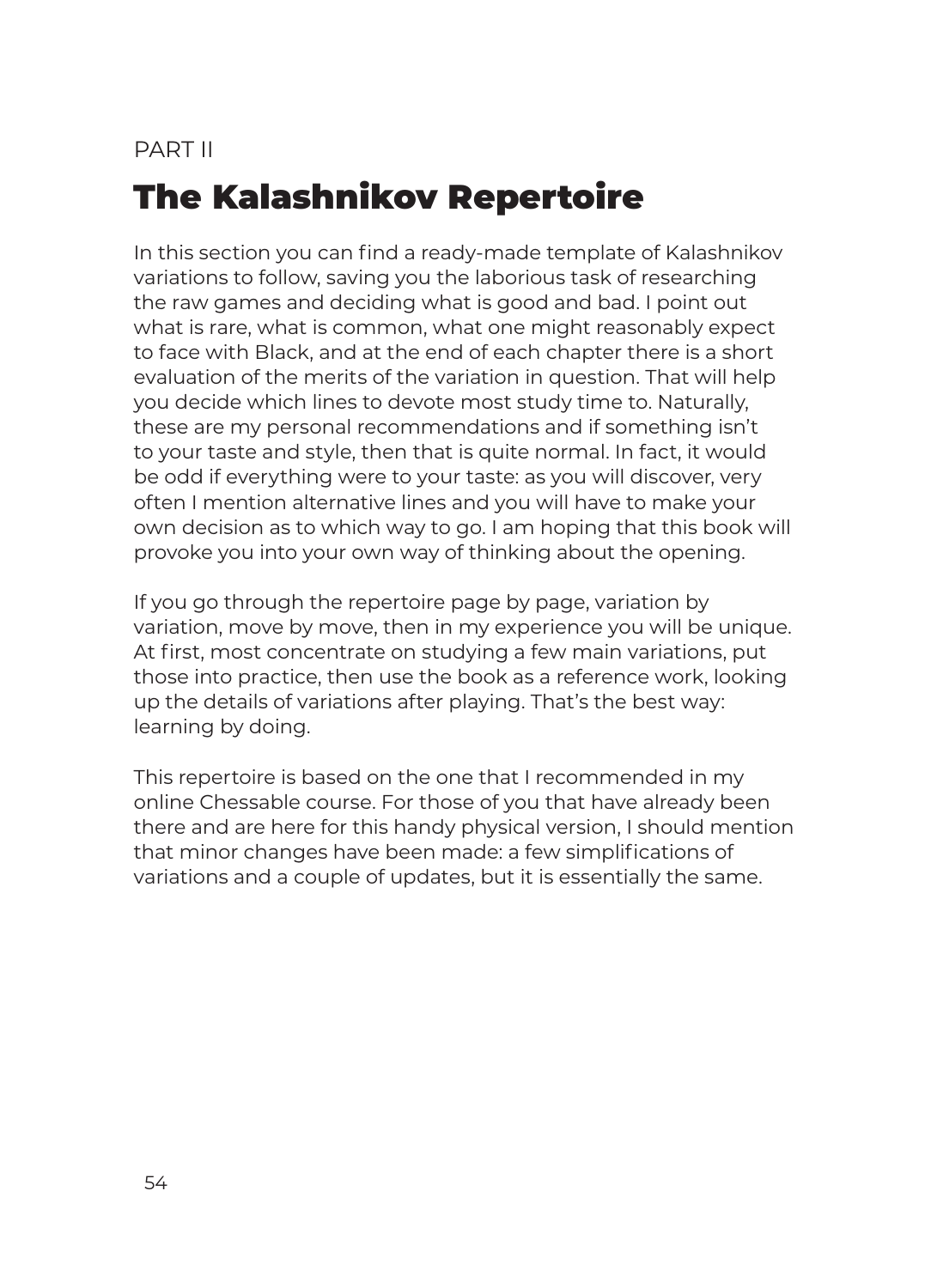### CHAPTER 12

# The terrible 5.♘b5 d6 6.♗g5

**1.e4 c5 2.**♘**f3** ♘**c6 3.d4 cxd4 4.**♘**xd4 e5 5.**♘**b5 d6 6.**♗**g5**



This looks terrible – and it is terrible. Take it!



#### **6...**♕**xg5 7.**♘**c7+** ♔**d8 8.**♘**xa8**

For the moment, White is the exchange up, but that knight in the corner is trapped, and if it is taken, the material balance will tip the other way. Besides, Black already has a lead in

development and that isn't easy for White to manage.

#### **8...**♘**f6**

Black develops with gain of tempo.

#### **9.**♘**c3** ♘**d4**

The knight on a8 cannot run away, but before scooping it up, let's make it as difficult as possible for White to develop. Normally I wouldn't recommend that a piece moves twice in the opening, but in this particular position Black is able to go on the offensive immediately. White must already tread carefully to avoid losing on the spot.

At this point there are three moves to consider: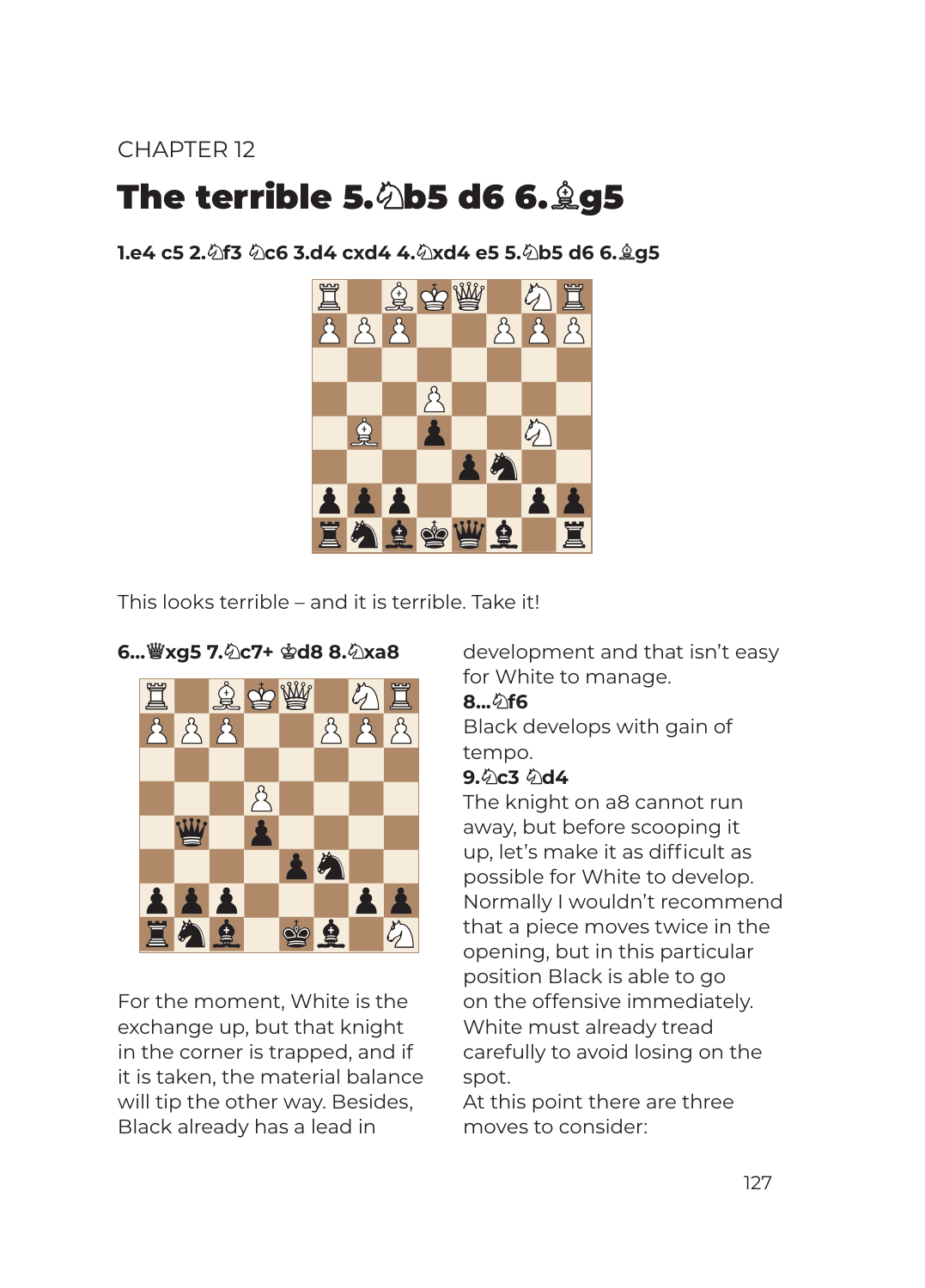- **A) 10.g3**
- **B) 10.**♕**d3**
- **C) 10.h4**

### **A) 10.g3**



White would like to bring out the king's bishop, but this is a terrible mistake.

### **10...**♗**g4**

Exploiting the weakness of the f3-square. Another **Poke**! This is a very a common idea in the Kalashnikov. At this point 11.のe2 のf3 checkmate is not recommended.

### **11.**♕**d3** ♘**f3+**

Displacing White's king. No more castling for you.

#### **12.**♔**d1** ♘**d4+ 13.**♗**e2** ♗**xe2+ 14.**♘**xe2** ♕**g4**

Black threatens to exchange off on e2, then play ...♗e7, ...♔d7 and capture the knight in the corner without drama. The endgame with bishop and knight against rook is winning for Black.

**15.**  $\overline{2}$ e1 のf3

Black has a wonderful attacking position, and the knight in the corner is also waiting to be taken. This is a winning position.

### **B) 10.**♕**d3**



### **10...d5**

Very bold! White is under massive pressure.

### **11.exd5**

Instead, 11.♘xd5 ♘xd5 12.exd5 ♗f5 and 13...♘xc2+ wins for Black.

### **11...**♗**f5**

That's the point. Black is breaking through to the king.

### **12.**♕**c4** ♘**xc2+ 13.**♔**d1** ♕**g4+**

Black could play 13...♗d6 (with a winning position), but exchanging queens is a practical choice: less can go wrong.

**14.**♔**d2** ♕**xc4 15.**♗**xc4** ♘**xa1** Taking the rook is also a good practical choice...

### **16.**♖**xa1** ♗**d6**

The king will move to e7 and then rook takes knight. Black has an extra piece.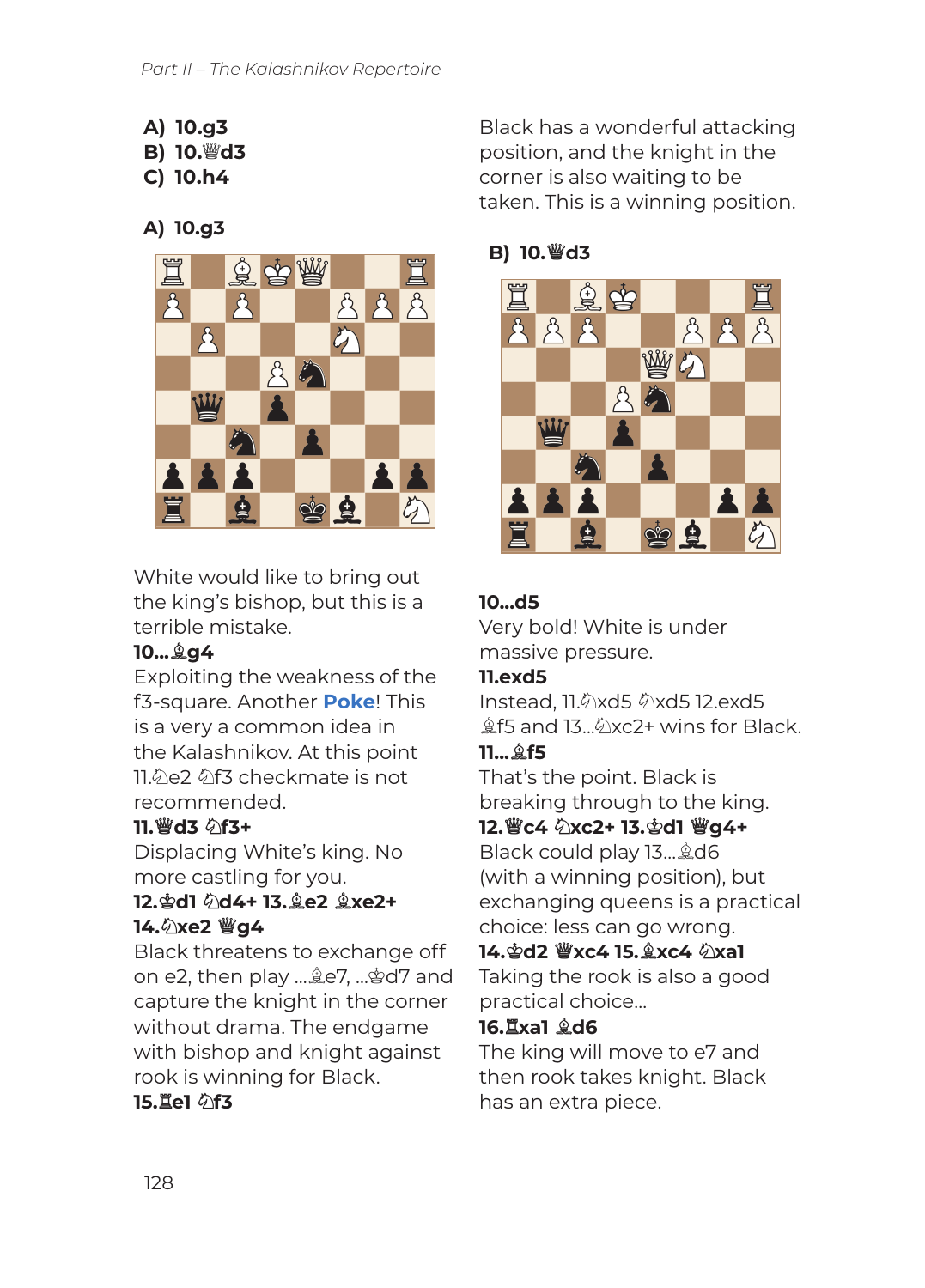**C) 10.h4**



A vain attempt to drive away the queen.

### **10...**♕**f4**

The queen remains active, attacking the e-pawn.

### **11.**♗**d3** ♗**e6**

There is no need for Black to rush: simple development will suffice. The threat is to play ...♗e7, ...♔d7 and ... ♖xa8 when Black will have a material advantage – as well as the attack. White cannot do much to cross this.

### **12.a4**

If 12.g3, 12...♕g4 and Black remains in control. **12...**♗**e7 13.**♘**b5**

## **Conclusion**

6.♗g5 is a move suitable for a blitz game when White merely wishes to sow confusion. However, even under those circumstances, this move cannot be recommended as it actually gives Black the initiative.

An attempt to rescue the stranded knight – which fails miserably.

### **13...**♘**xe4**

Threatening the pawn on f2. **14.0-0**

Out of the frying pan and into the fire. The f2-square has been defended and immediate danger averted, but the king faces a lethal assault in its new location.

### **14...**♗**g4 15.f3** ♕**e3+ 16.**♔**h2**  ♗**xh4 17.**♗**xe4** ♕**h6**



I'll allow you to analyse the details of this position yourself, but suffice to say that Black has a winning attack.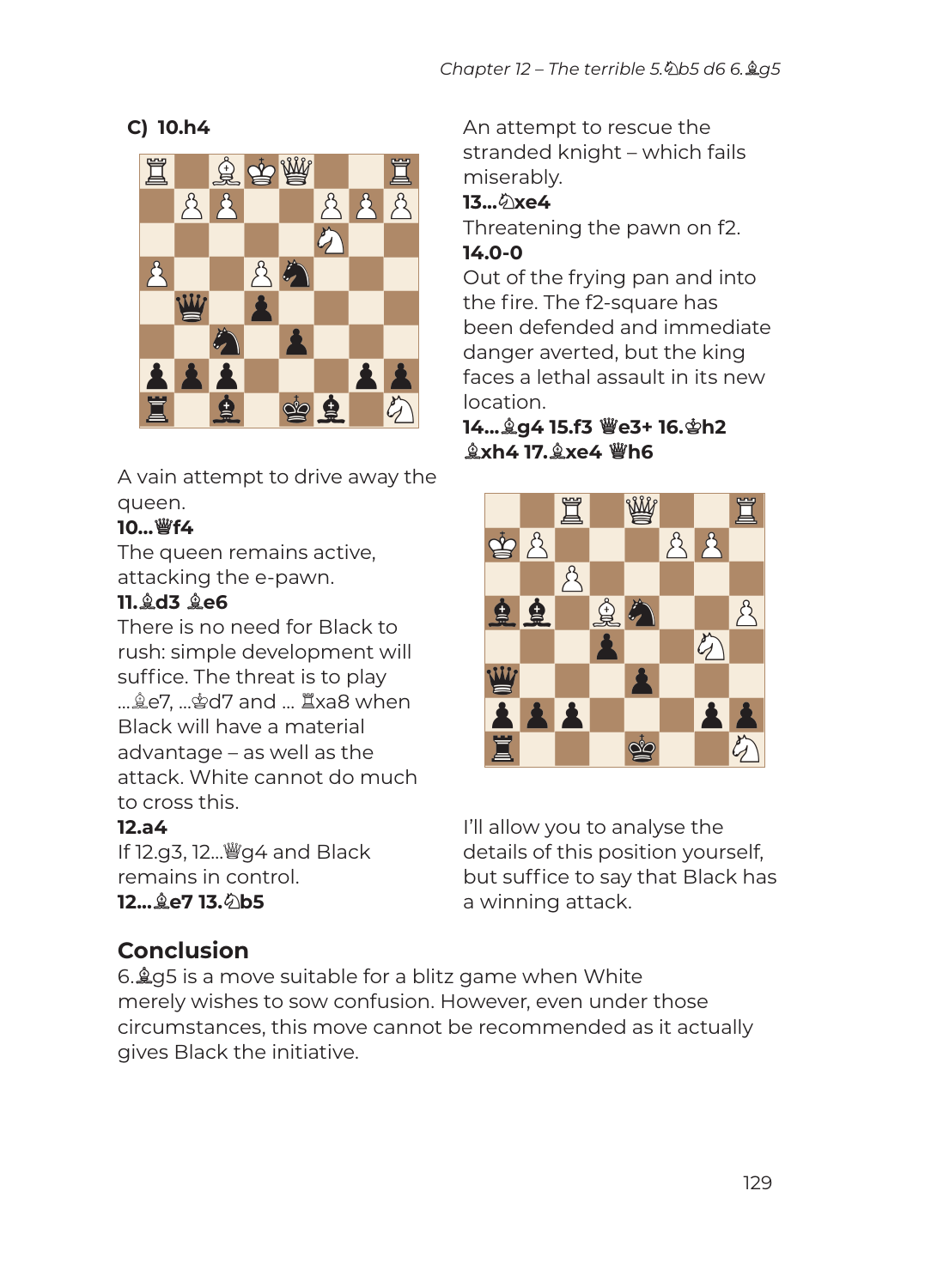### CHAPTER 13

# Sound development: 5. 4b5 d6 6. 41c3

**1.e4 c5 2.**♘**f3** ♘**c6 3.d4 cxd4 4.**♘**xd4 e5 5.**♘**b5 d6 6.**♘**1c3**



Sound development. This is the most popular line at master level – but in my experience it does not occur with the same frequency in club chess. At this point Black can play 6...♘f6 and transpose into a Sveshnikov, but we want to keep the game along pure Kalashnikov lines.

#### **6...a6 7.**♘**a3**

That already looks pleasant from Black's viewpoint. The knight has been sent back to a poor position. Much of the subsequent opening and middlegame struggle will focus on whether that knight should transfer to a better square, and if that consumes too much time.

#### **7...**♗**e7**

This simple developing move has been played by Carlsen, Nakamura, Radjabov, Ivanchuk, Shirov and many other luminaries of the chess world. In recent times it has been the move of choice for most strong players, but 7...b5 used to be the most popular continuation. That is certainly worth looking at, but a bit too committal for my taste. I think it is better to hang back with the b-pawn for the moment.

7...♗e6 is also worth investigating, and finally 7...♘f6 will probably transpose back into a Sveshnikov after 8.♗g5. In fact, that gives us a clue as to why 7...♗e7 is played: White is unable to play 8.♗g5, so Black is hoping to retain more control over d5.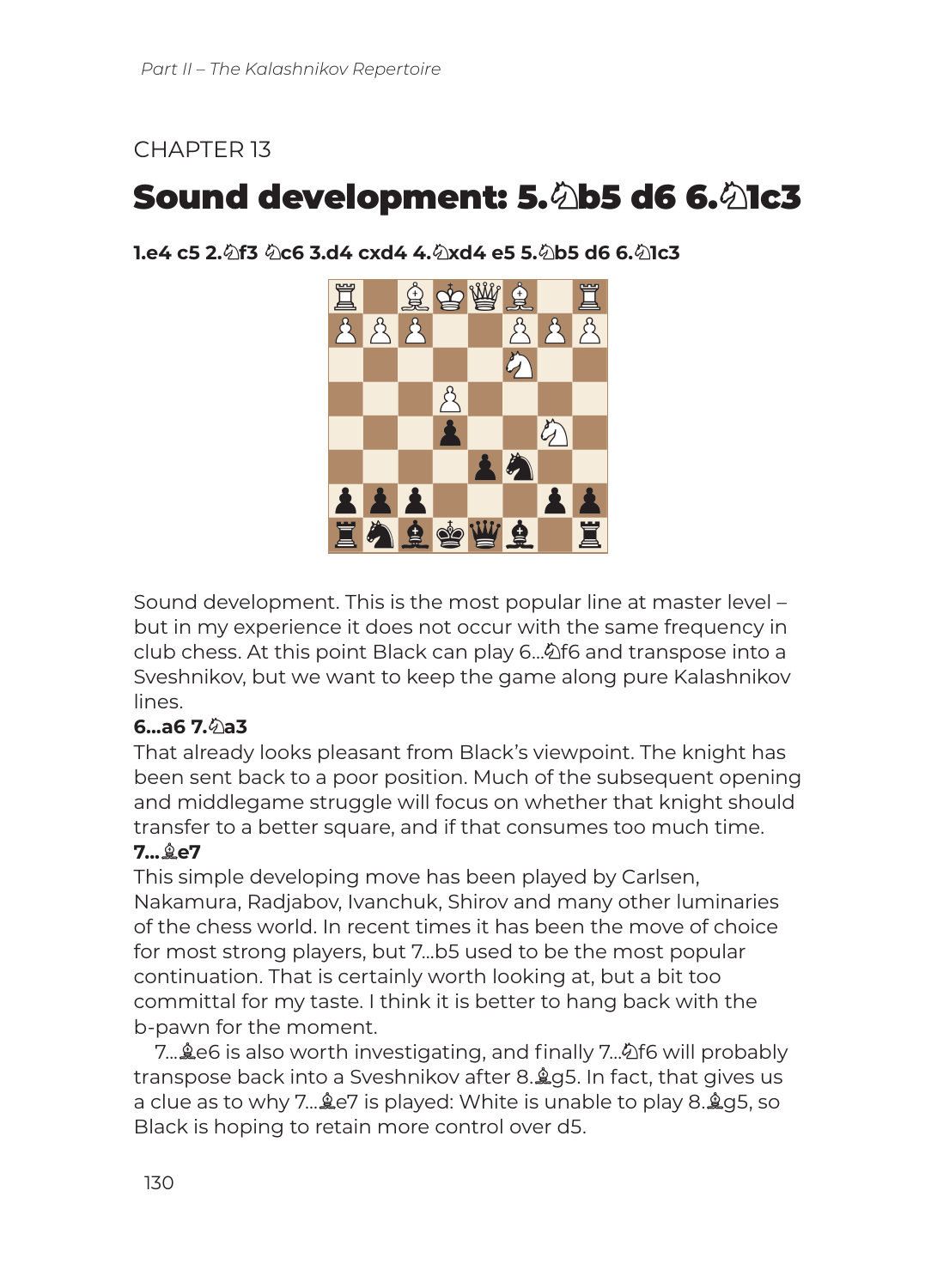At this point 8.♘c4 is the main line and is dealt with in detail in later chapters. However, at this point there are several valid alternatives that need examining.

#### **8.**♘**d5**



This is the second most popular move (after 8.♘c4) and looks logical: the knight occupies a fine square in the middle of the board. Nevertheless, there is a big drawback to the move.

### **8...**♘**f6**

This simple developing move demonstrates the problem with White's last move: the knight on d5 is challenged and the e-pawn threatened, inducing a compromise. At this point, White has several continuations:

- **A) 9.**♘**xf6+ B) 9.**♘**xe7**
- **C) 9.**♗**e3**

In my opinion, none of the moves gives an advantage, and in several cases White has to struggle to avoid falling into a poor position. By the way, we can dismiss 9.♗d3 because of 9...のxd5 10.exd5 響a5+ 11.c3 響xd5. winning a pawn – thank you.

### **A) 9.**♘**xf6+**

Although this is probably White's best move, I count this as a success for Black: the knight has already moved twice and there is nothing better than to exchange it off! That means Black has a lead in development which can be put to good use.

#### **9...**♗**xf6 10.**♘**c4 0-0**

Black could protect the d-pawn, but let's not mess around! We might be able to catch White's king in the centre: there are plenty of opportunities for our opponent to go wrong. I'm going into some detail here. It's fun to analyse when Black has the initiative. There are four moves to consider: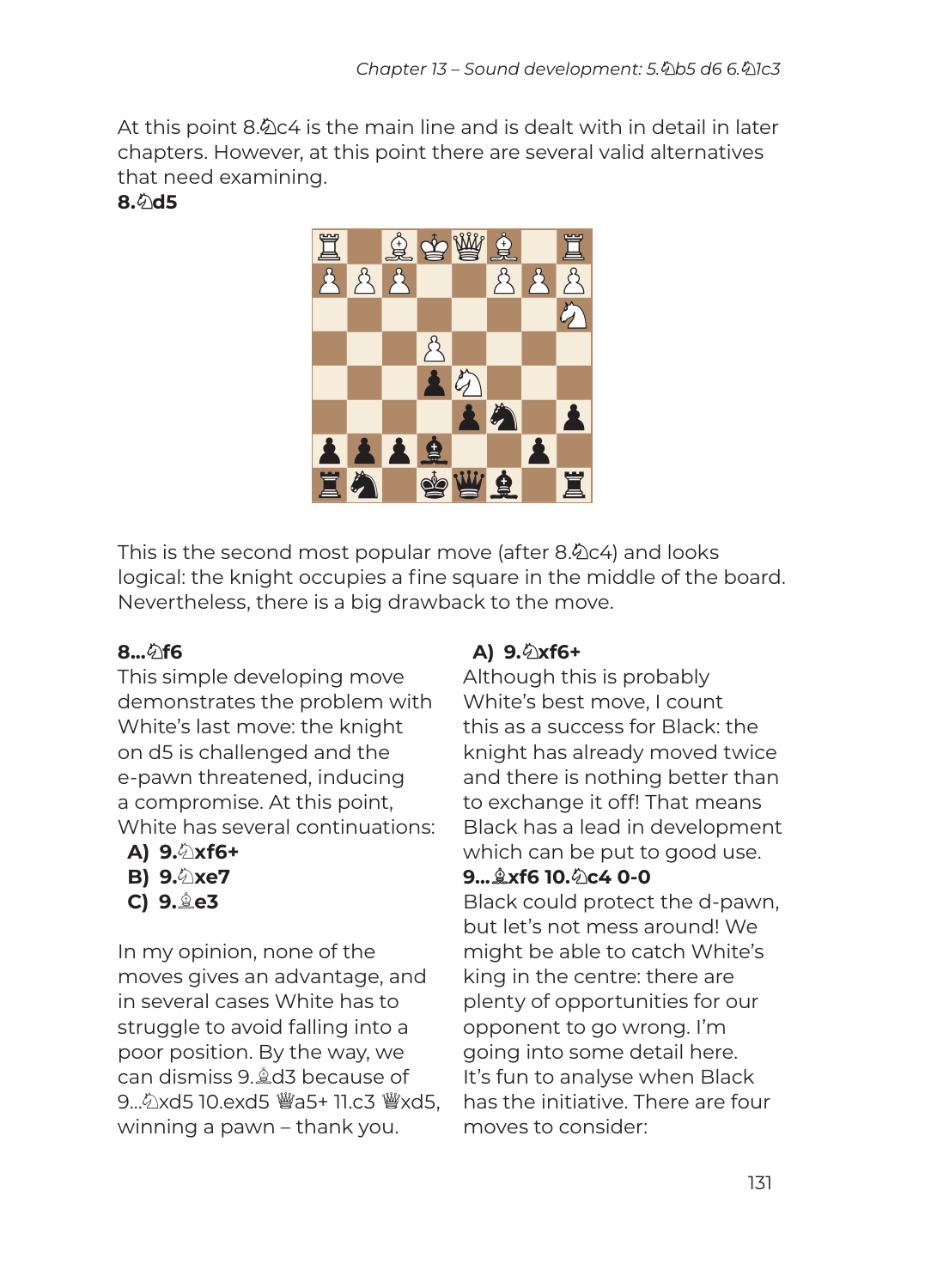- **A1) 11.c3 A2) 11.**♕**xd6**
- **A3) 11.**♘**xd6**
- **A4) 11.**♗**e3**

### **A1) 11.c3**



This is the best move and it also has the best results in my database (50%). Nevertheless, White has to take care if he is to escape unscathed; after all, the king has yet to castle.

### **11...b5**

Black could simply defend the d-pawn with the bishop, but this bold pawn sacrifice, keeping White busy, is far more attractive.

### **12.**♘**xd6** ♗**e6**

Sound development. White will not be able to maintain the knight on d6. Black wants to move the queen out of the way and put a rook on d8.

### **13.**♘**f5**

The best move, although it is still not easy for White.

13.♗e3 is a risky move. White is neglecting kingside development: 13...♕c7 14.♘f5 ♖fd8 15.♕c1 (15.♕f3 was played in Milov-Feicht, Heusenstamm 2016, and here Black could have got a bone-crushing attack with 15...b4, for example: 16.♗e2 bxc3 17.bxc3 ♗xf5 18.♕xf5 ♘e7, followed by taking the pawn on c3) 15...♗xf5 16.exf5 and now 16...♕b7 sets up an evil hit: 17.♗e2 (with the idea of castling, but Black gets in there first) 17... ⁄ 2d4 (BOOM) 18.cxd4 ♕xg2 19.♖f1 exd4 20.♗f4 d3. White's king will not get out alive. **13...**♕**a5**



As well as making way for the rook to come to d8, the pin sets up the tactical possibility of the knight moving into d4. White has to pay attention or there could be massive trouble.

### **14.**♘**e3**

This is the only move that gives White a route to safety. The standard developing move 14.♗e2 is a mistake. Black starts the middlegame while White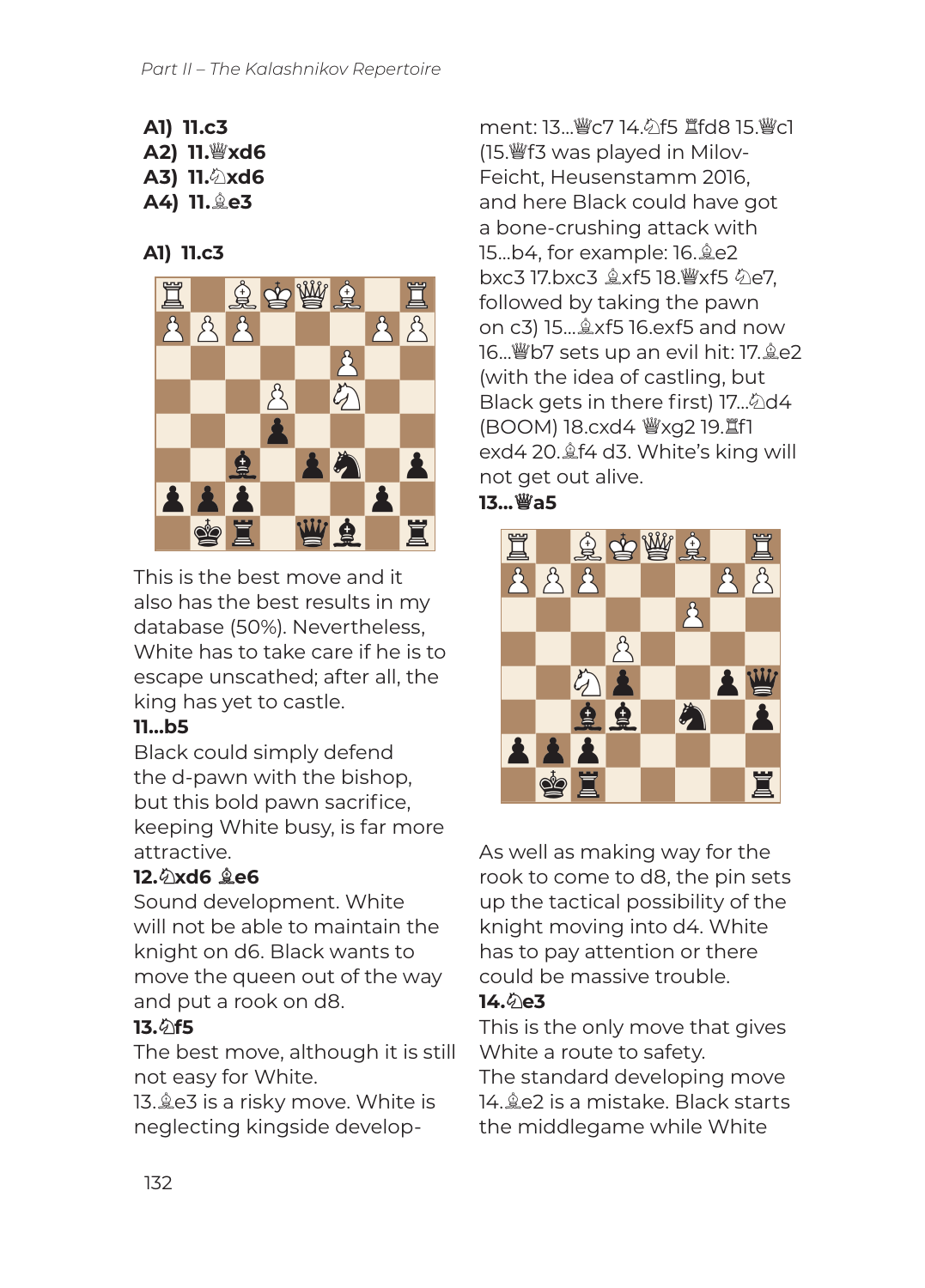is still in the opening: 14...♖fd8 15.♕c2 (if 15.♗d2, 15...♗xf5 16.exf5 ♗g5 wins material) 15...♘d4 (a huge hit!) 16.♘xd4 exd4 17.♗d2 dxc3. With the following exchanges Black succeeds in isolating White's queenside pawns: 18.♗xc3 ♗xc3+ 19.bxc3 ♖ac8 20 0-0 (White has to simply abandon the c3-pawn as 20.♖c1 b4 makes things even worse) 20...♖xc3 21.♕b2 ♖a3 wins a pawn with a winning endgame. The a- and b-pawns should decide.

### **14...**♖**fd8 15.**♘**d5**

This is the most prudent choice, returning the pawn in order to bring the king to safety. Self-pinning with 15.♗d2 is risky. Black has good compensation for the pawn after any of these moves: 15...♖d6, 15...♗g5, or 15...♕c7.

15.♕c2 is asking for trouble. The best reply is 15...♖ac8 and something nasty is about to happen involving ...见d4 or ...b5-b4, depending on White's response.

### **15...**♗**xd5**

With this Black regains the pawn.

### **16.exd5** ♘**e7 17.**♕**c2**

The queen steps out of the way of the rook.

### **17...**♘**xd5 18.**♗**d3 g6**

Blocking out the bishop. If one wanted to be adventurous (and also take a risk) then 18...b4 is possible.

#### **19.0-0** ♖**ac8**

The position is roughly level. Black will probably play for ...b5 b4 to force c3-c4 so that the d4-square can be occupied by the knight spinning round via e7 and c6.

### **A2) 11.**♕**xd6**



Taking the pawn is risky. Black has some hits while White's king is still loitering in the middle of the board.

**11...**♕**xd6 12.**♘**xd6** ♘**b4** Hitting White where it hurts.

#### **13.**♗**d3** ♖**d8 14.**♘**c4**

With this accurate move, White can still maintain the balance. 14.♘xc8 ♖axc8 is worse, when Black will recover the pawn with wonderful activity for the rooks.

#### **14...b5**

Alternatively, 14...♘xd3+ 15.cxd3 ♖xd3 16.♔e2 ♖d4 17.♘b6 ♖b8 18.♔f3 ♗e6 19.♗e3 ♖d6 20.♖hc1 is roughly level. White's wellplaced minor pieces balance Black's two bishops. I would love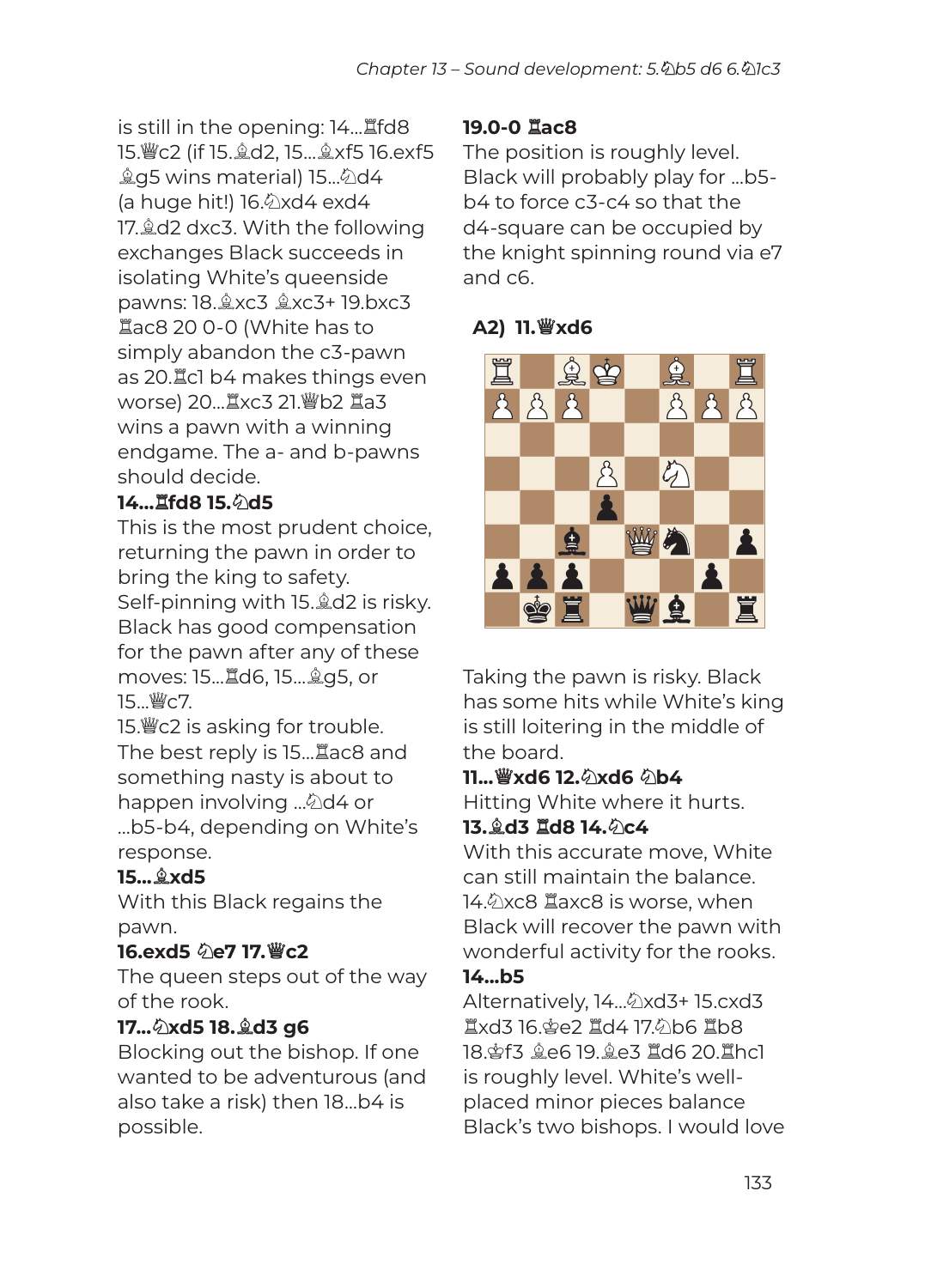to be able to claim that Black can get the advantage in one of these endgames, but the truth is that White can still hold the balance. Still, this is quite a good theoretical outcome from the opening when playing with the black pieces!

### **15.**♘**b6** ♖**b8 16.**♗**e3**

16.♘xc8 ♖bxc8 would give Black an excellent endgame.

### **16...**♗**e6 17.0-0-0** ♖**d6**

This forces the knight back and Black regains the pawn

#### **18.**♘**d5** ♘**xd5 19.exd5** ♗**xd5**

The endgame is roughly level if White starts exchanging pieces with 20.♗e4.

### **A3) 11.**♘**xd6**



Risky, considering that White is so far behind in development.

### **11...**♗**e6**

The position is tricky for White. Black just wants to move the queen and put a rook on d8.

#### **12.c3**

Watch out for the traps: 12.♘xb7? ♕e7 traps the knight; 12.♗e2? ♕e7 followed by ...♖fd8 leaves White's queen in trouble. **12...**♕**c7**

Instead, 12...b5 would transpose to the main line and is quite playable, but moving the queen away directly is even more dangerous. White has to tread carefully.

### **13.**♘**c4**

Instead, 13.♘f5 ♖ad8 14.♕g4.



*analysis diagram*

Black has so many pieces in play, it must be possible to cause White some trouble: 14...♕a5 (we see this idea in several different positions in this line; Black wants to use the pin to create trouble for the king) 15.♗e2 (White has to hurry to bring his king to safety; everything else is just BAD) 15...♘d4 16.♗d1 ♘xf5 17.exf5. Black has the choice of two testing continuations at this point. I like the exchange sacrifice, but if that isn't your cup of tea, then 17...♖d4 is worth investigating: 17...♖xd1+ 18.♕xd1